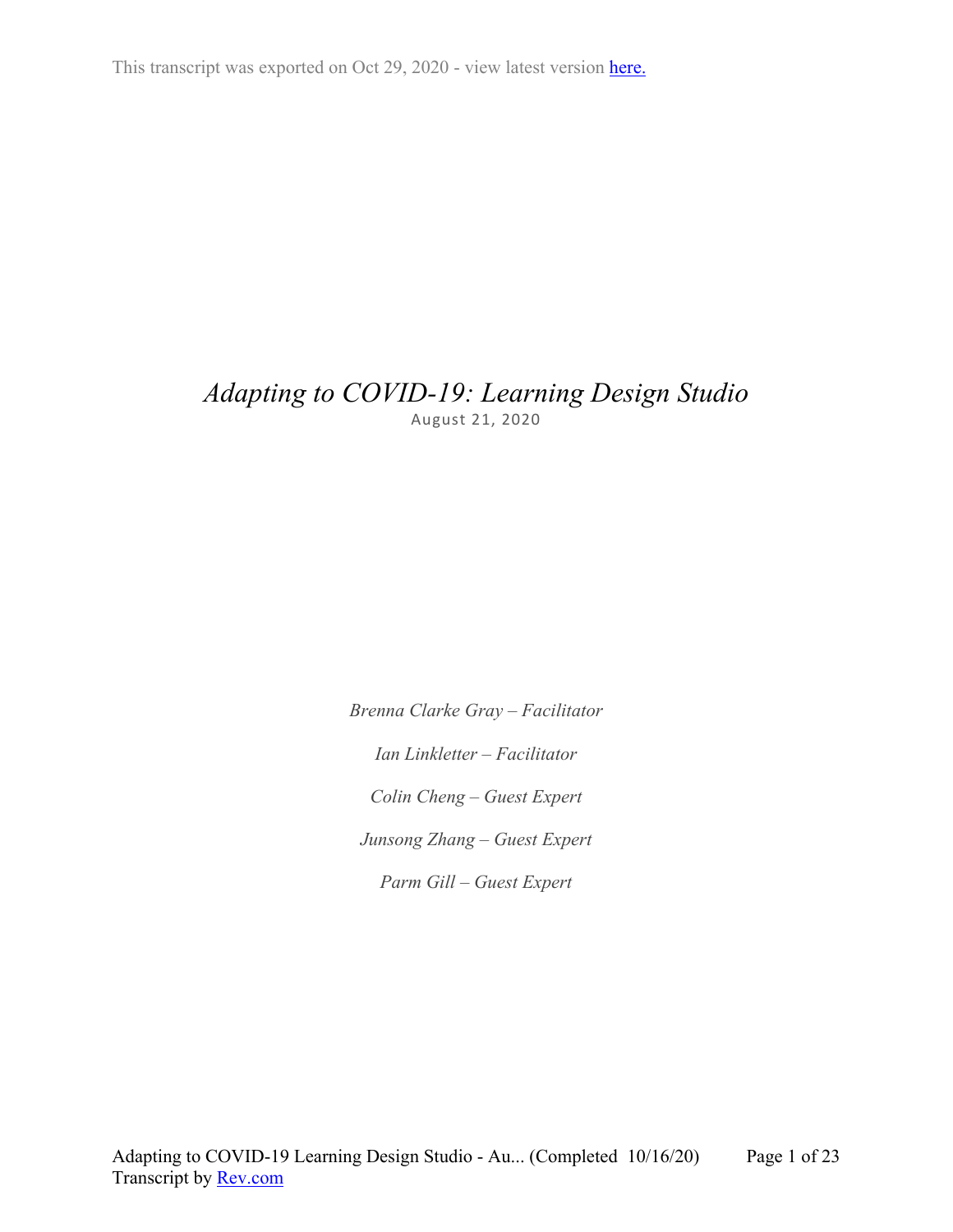## Contents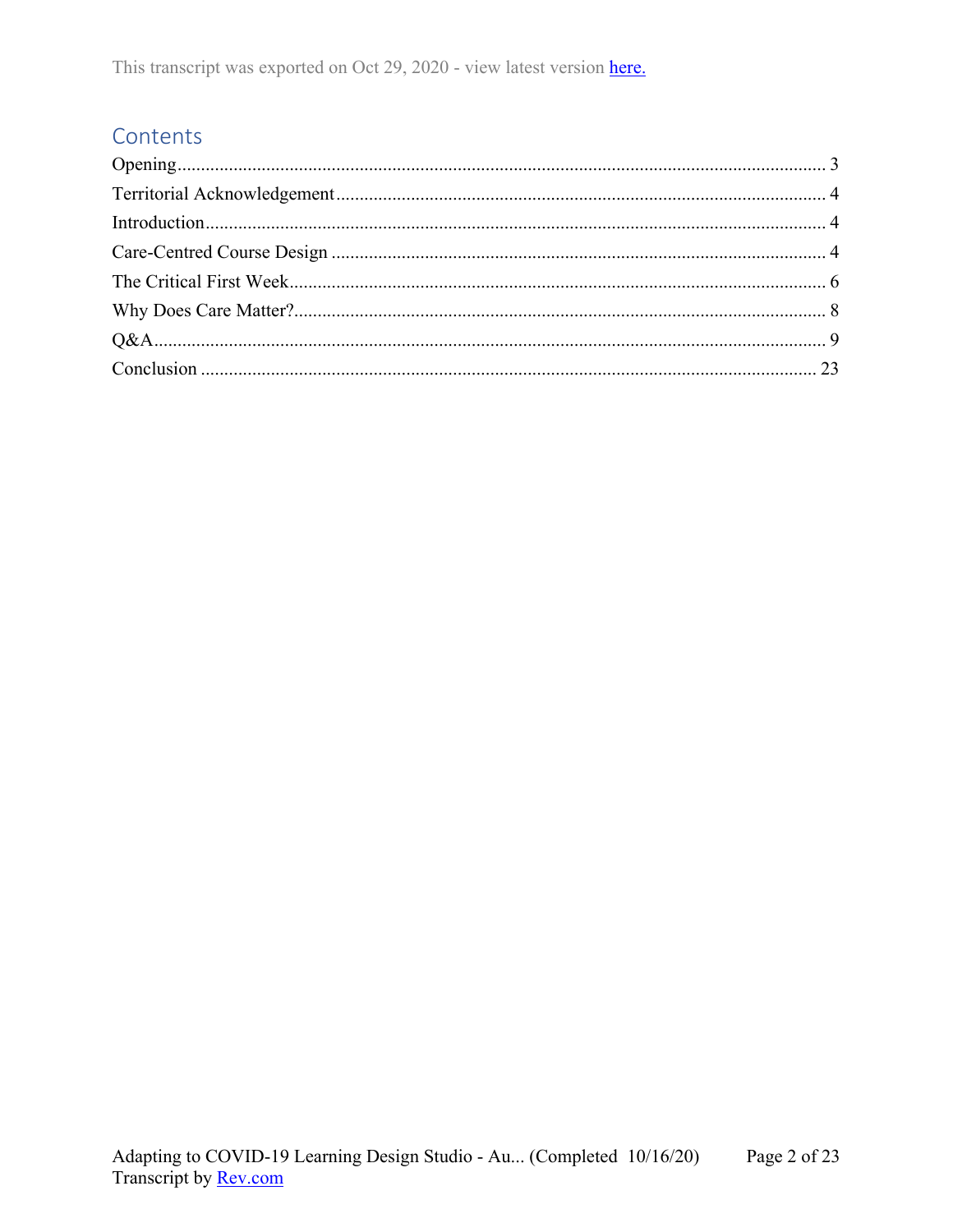# <span id="page-2-0"></span>Opening

## Brenna Clarke Gray:

Thanks everybody. So Ian and I today, this is our last of our series of workshops, Adapting to COVID-19, and today is our final Learning Design Studio. We've got just a couple of slides, just some framing concepts, answering a few of the questions that came in ahead of time. And then the majority of today will be turned over to questions. Yeah, so I think we'll just jump in and get started.

## Brenna Clarke Gray:

So today is Adapting to COVID-19: Learning Design Studio. My name is Brenna Clarke Gray, I'm the Coordinator of Educational Technologies at Thompson Rivers University.

## Ian Linkletter:

And I'm Ian Linkletter. I'm a Learning Technology Specialist in the Faculty of Education at UBC.

## Brenna Clarke Gray:

And we have a series of special guests with us today to help answer questions. If our guests could introduce themselves, I'd really appreciate it. Jun, do you want to start?

## Junsong:

Sure. Hi, everyone. My name is Junsong. I'm currently an Instructional Designer at the Justice Institute of British Columbia. And I'm very happy to share some of my tips and experiences with you today.

Brenna Clarke Gray:

Thank you.

Parm Gill:

I'll go next. My name is Parm Gill, and I'm a Learning Designer at the Faculty of Education at UBC. And I'm very excited about this session and I look forward to everybody's questions.

Brenna Clarke Gray:

And Colin?

## Colin Cheng:

Hi everyone. My name is Colin Cheng. I work as an Accessibility Specialist at Douglas College and I'm hoping that there will be some interest today on how to provide support for students with disabilities in the spirit of making the environment inclusive for everyone.

## Brenna Clarke Gray:

Fantastic. Thank you all for being here. And as we move through our conversation today, we may invite our experts to answer particular questions in the area's expertise, but also all three of you should feel free to jump in any time you have anything you want to contribute out.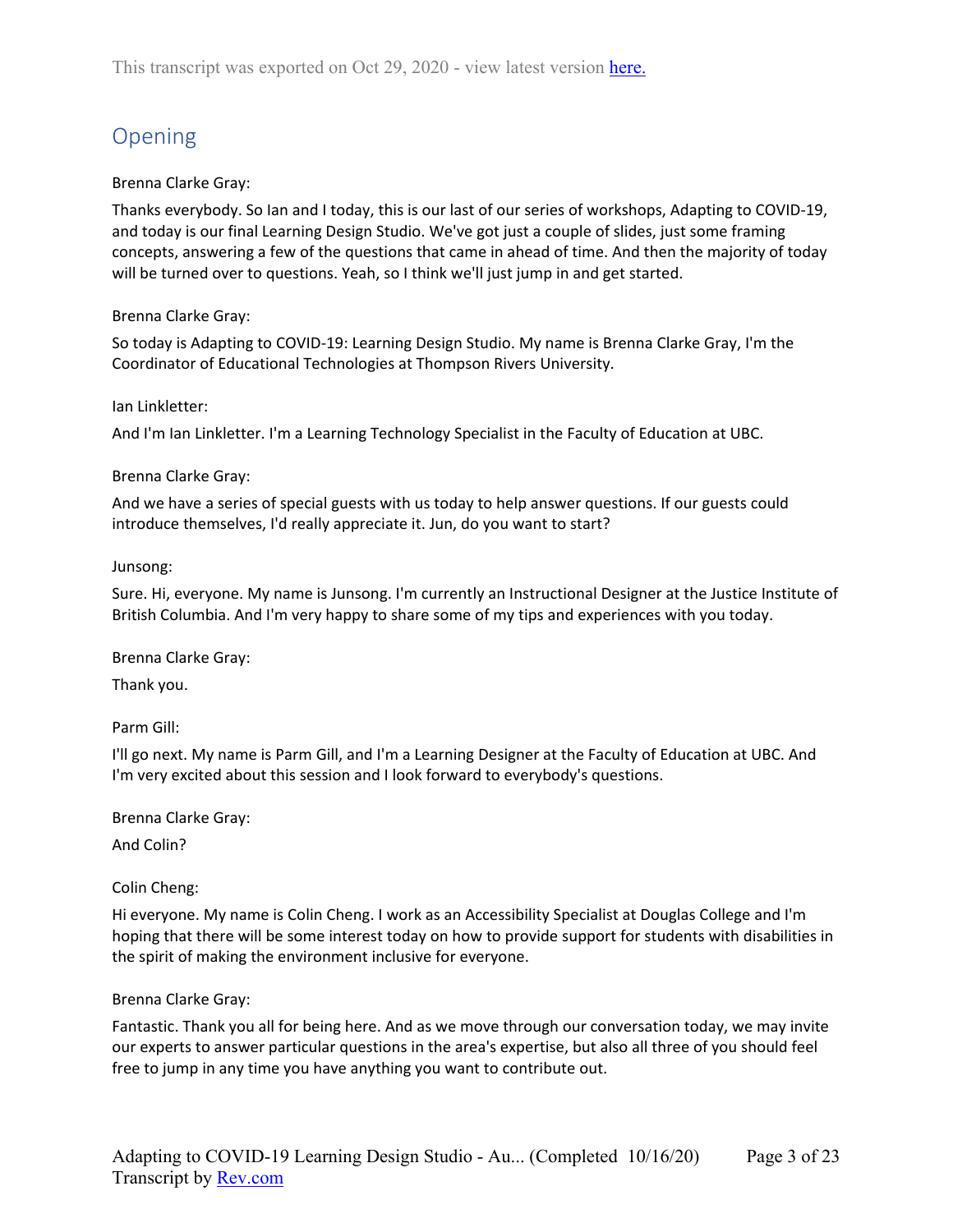# <span id="page-3-0"></span>Territorial Acknowledgement

### Brenna Clarke Gray:

So our territorial acknowledgement, we gratefully acknowledge and honor the territory and lands on which we're gathered.

### Ian Linkletter:

I'm here in Vancouver on the traditional unceded lands of the Squamish, Tsleil-Waututh, and Musqueam nations.

### Brenna Clarke Gray:

And I'm here from Tk'emlúps te Secwepemc in Secwépemc'ulucw and by all means, feel free to share the territory you're joining us from in the chat.

## <span id="page-3-1"></span>Introduction

### Ian Linkletter:

And I did want to draw attention to our title slide because we had some resources that we've been building on over the past four sessions. And those are available just right here at bit.ly/bccampuscommunity. And if you do want to tweet about this or use other social media to talk specifically about this series #bccampuscommunity is our hashtag, so feel free.

Brenna Clarke Gray: For sure.

Ian Linkletter:

Thank you.

## Brenna Clarke Gray:

Thanks Ian. I completely forget to mention it. I appreciate that. Okay. So as promised, just a few slides just to frame some of our conversation today. And if you've been involved in any of these care-centered workshops up to now, this is all stuff that Ian and I and our guest experts have been talking about all the way along. But I thought today we might take a particular focus on thinking about that first week of classes, since it's coming up fast and furious on everyone. And sort of talk a little bit about why Ian and I are so interested in care-centered design as a position to come to particularly in this moment.

## <span id="page-3-2"></span>Care-Centred Course Design

#### Brenna Clarke Gray:

Care-centered course design should really consider the specific needs of learners and of instructors in this specific moment. We've talked a lot about serving students to find out how they're connecting to class, what limitations they may be inspecting to experience, what concerns they might want to draw your attention to. But I also really want you to spend some time in the next couple of weeks as we gear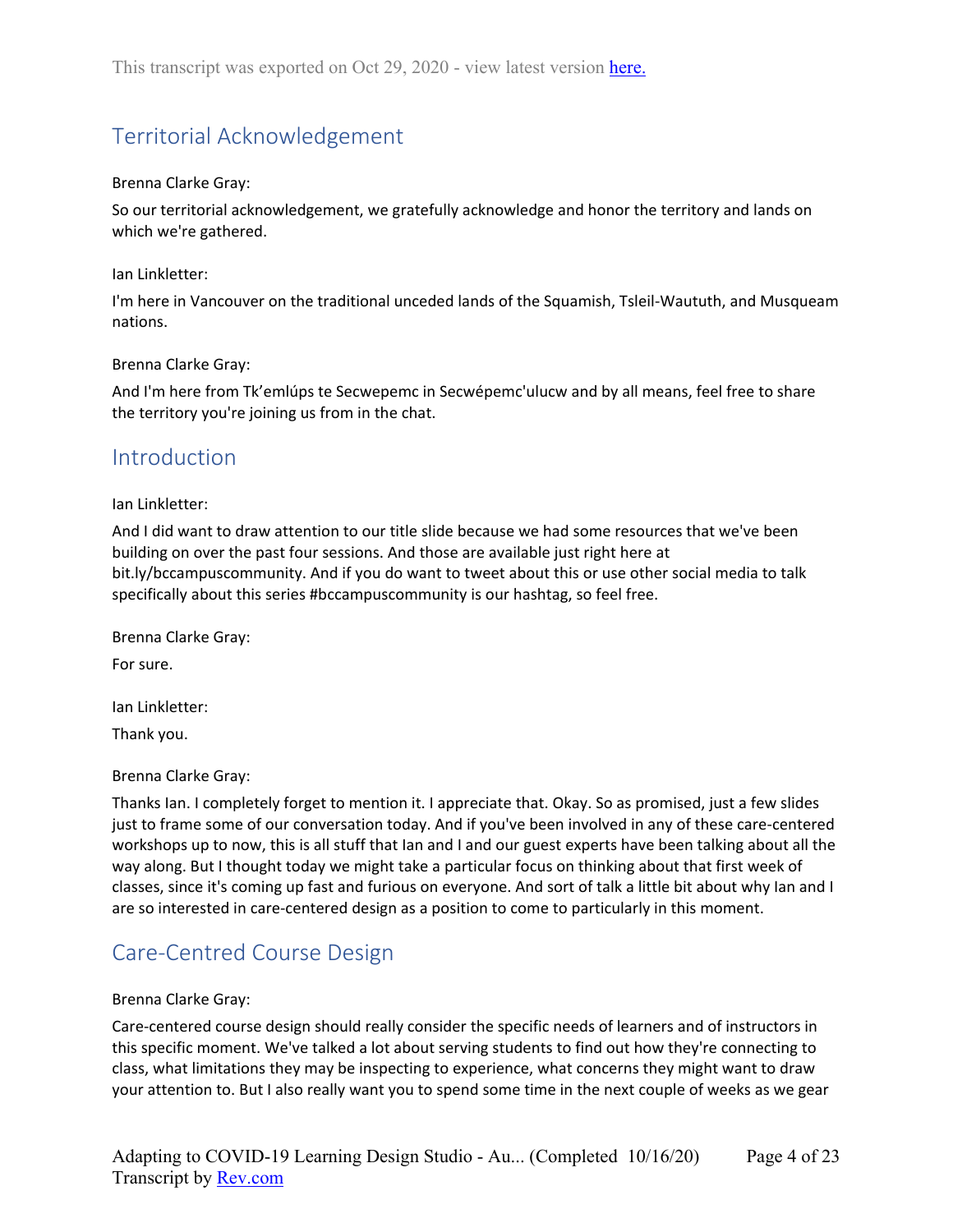up for the semester start, thinking about your own workload if you're a classroom instructor or if you're working in student support, thinking about what is headed your way and ways in which you can plan ahead for that.

## Brenna Clarke Gray:

We've talked a lot about stripping back your course, pulling out some of the kinds of assignments that maybe they duplicate a check on a learning objective and you could pull one of those out. We've talked about that a lot in terms of just student load and minimizing the load on students. But it also plays into demonstrating care for yourself, your own workload, and managing what is going to be a difficult semester. When many people move to a fully online context, they're really surprised at how much more work it feels like to be sort of constantly in communication, particularly in text-based format. So I just want you to think about that too as you're thinking about caring for your students. Can't care for them if you aren't caring for yourself.

## Brenna Clarke Gray:

Care-centered course design also centers accessibility. I'm so grateful Colin's here and that we can make this conversation about accessibility part of our larger planning for instructional design. There have been some sessions through BC Campus on things like Universal Design for Learning, which if you missed, I encourage you to check out as well. Some ideas that can help when you're thinking about accessibility, posting your content in multiple formats. So if you post a video, maybe also post the slides as a separate file that students can access more easily if they don't have super-fast internet. Also, that slide deck might be more easily read by a screen reader if you check in with your accessibility center and you post it in a format that works with the tools on your campus. So thinking about multiple ways that students might access your content.

## Brenna Clarke Gray:

Making sure that you caption your videos. Many of us now in the province have access to Kaltura and the REACH extension for Kaltura that allows for machine captioning. I don't know what the word is, but it lets you capture your videos and it's quite quick and easy compared to what it would be without machine captioning. It's not perfect. It requires you to go back and edit for sure. But I've been having some great conversations with our science faculty who were really quite surprised by the amount of technical jargon that it gets right. So explore that if you haven't yet on your own campus.

## Brenna Clarke Gray:

And also, consider how students are connected. On that document that Ian shared off the top, we've included a sample for a survey that you might like to give students on the first day that just checks in about what access issues they may be running into, what home life issues they may be running into, and gives you a chance to sort of think about providing your content in ways that all students will be able to access and maximize their use of.

Ian Linkletter: And if I can just add here too.

Brenna Clarke Gray: Of course.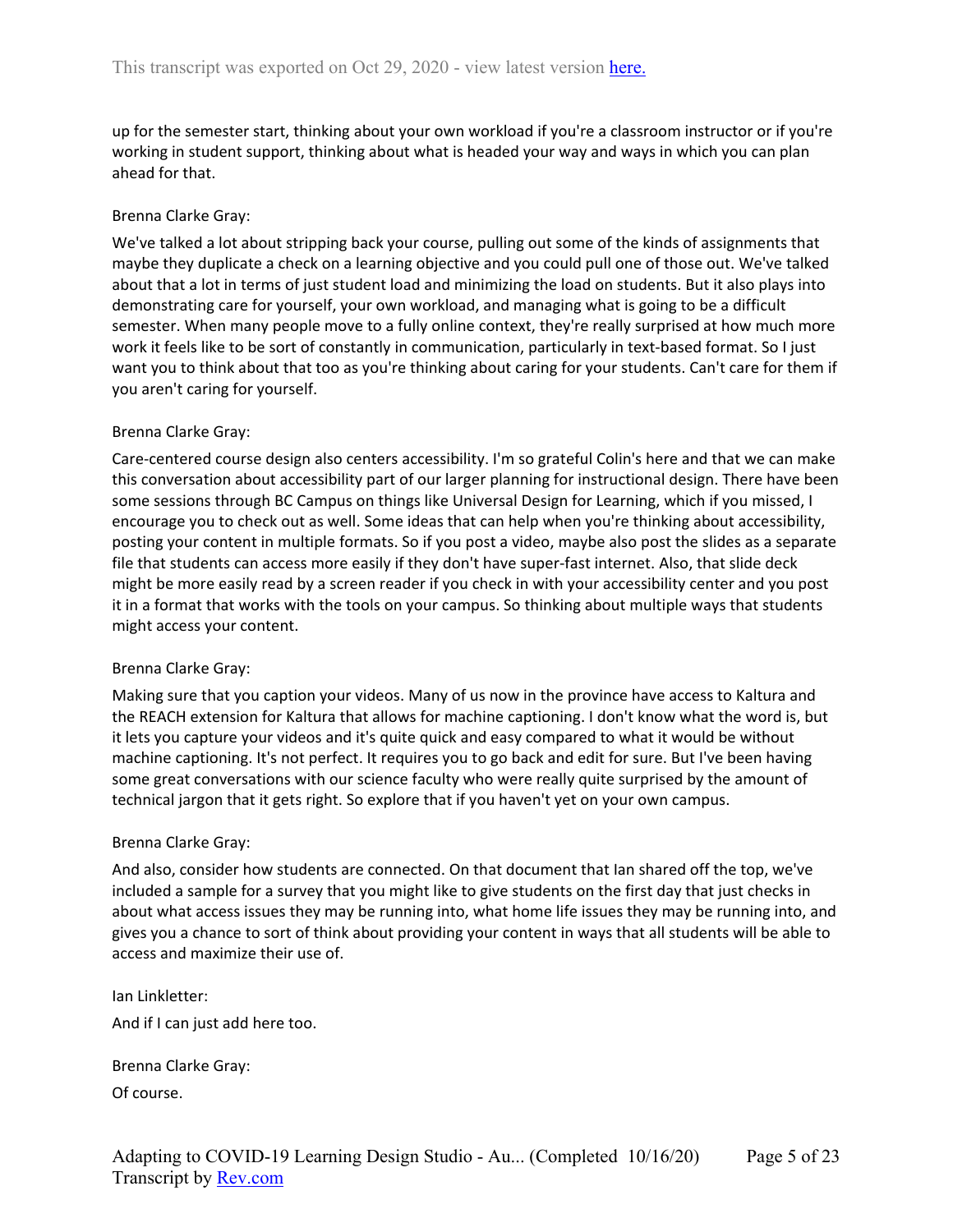## Ian Linkletter:

One of the things that we have talked about in the previous webinar that, well, every week actually is the importance of providing tools where students can participate asynchronously. I think it's important to go ahead and plan for at least one student who just will not be able to join synchronous sessions. So how do you make them not such a fly on the wall, but really engaged? High immediacy, low bandwidth technologies are important there. We talked about those.

## Brenna Clarke Gray:

Yeah, I mean, I just heard a news story yesterday that Xplornet, which is the only high-speed internet provider to Haida Gwaii is pulling out of the region. So any students who are based in Haida Gwaii and trying to connect to their classes are going to be at a significant disadvantage for a lot of the kinds of rich content that we tend to build for courses. So thinking about ways students who don't, who simply don't have reliable high-speed internet access can still connect to the material and not get left behind is really important. Thanks Ian.

## <span id="page-5-0"></span>The Critical First Week

## Brenna Clarke Gray:

The critical first week, especially in a fully online class. We've been talking all about community and establishing belongingness for students. Really right now the thing I care most about is the very first week of classes and how you're going to get your semester off to a good start. One thing you'll notice as we talk about the critical first week is none of the points we're going to mention deal with content particularly for lots of reasons that we've discussed over the course of this series and some that we'll talk about again in a second. Establishing that community off the top is really a way to ensure that students are in the best position to learn for the rest of the semester. And sometimes it feels like we can't take the time.

## Brenna Clarke Gray:

We have coverage, we have content, we have to get to all the material. But if we want students to be able to work with that material and do their best work all semester, they need to feel like they're in a place where their contributions matter. And that's what the first week is about. It's about establishing that sense of care and that community. A lot of the things we're going to talk about are things that you do all the time face to face, but that you just have to be a little bit more intentional about in the online space.

## Brenna Clarke Gray:

For example, introduce yourself, introduce yourself with as much of your personality as you're willing to put forward as possible. I'd never ask you to do anything you're not comfortable with, and I don't think there's a one-size-fits-all for this, but whether it's a little video where you tell a couple of bad jokes as well as introduce yourself and your discipline, or an introductory post on the discussion forum where you share a picture of your pet or the view from your desk where you sit when you mark papers, these are elements that humanize instructors for students. You won't have the usual sorts of casual kinds of interactions that do that in the classroom. You need to be more intentional about it in the online space.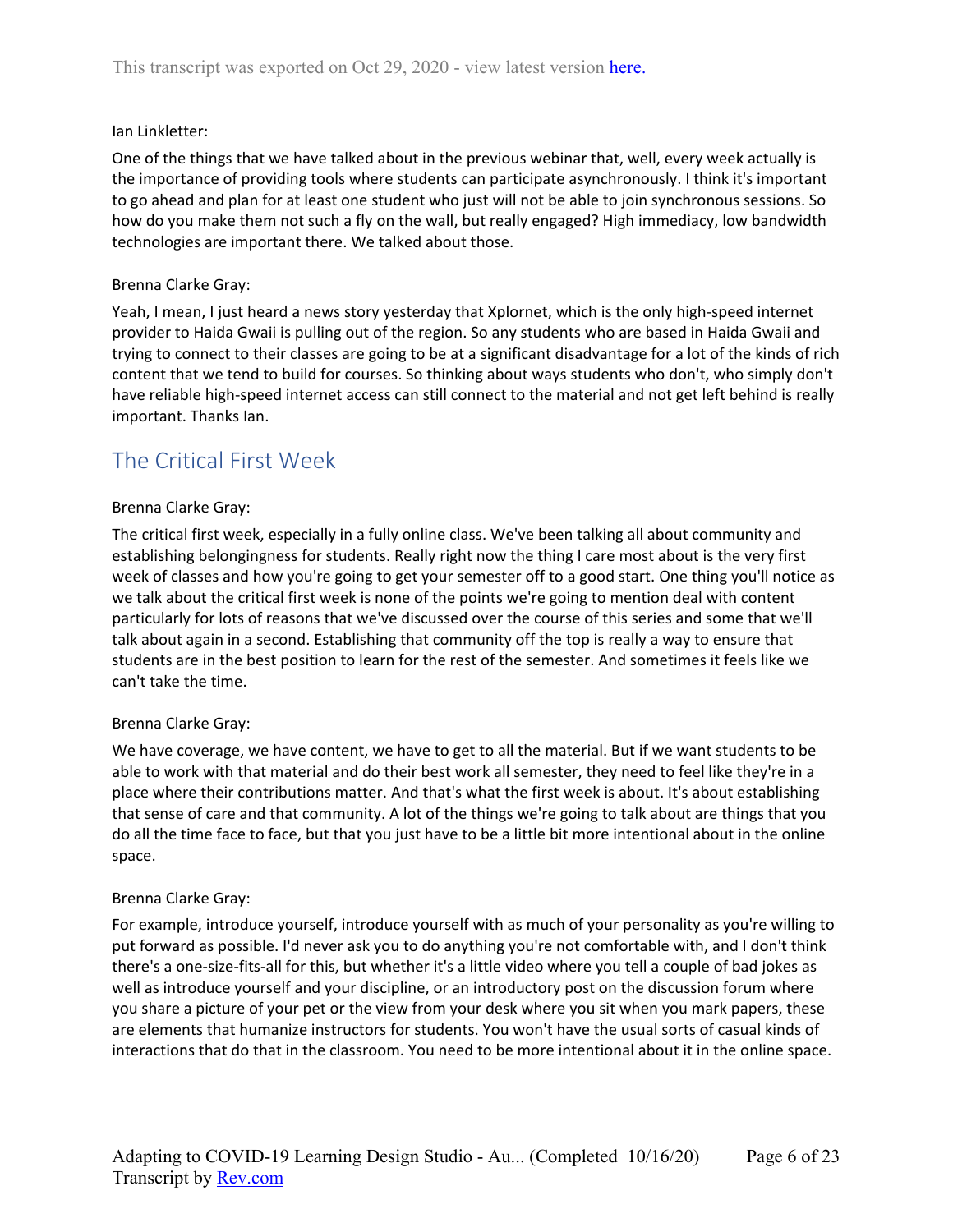## Brenna Clarke Gray:

Likewise, you want to give space for students to introduce each other and start to build social connections. So whether that's a discussion forum or introductory video, or just some combination of both, allowing students a space within your classroom space where they likewise share pictures of their pets, talk about hockey. I feel like everybody's talking about hockey right now, even though it's August. Feels very strange to me. Those social connections matter to how our students interact with each other, and how things like discussion forums and group work will go all semester long. So offer some space in the first week to do some of that. Anything you devote time to within the classroom signals its importance to your students.

## Brenna Clarke Gray:

Establish your classroom norms and expectations particularly ... I was going to say particularly for firstyear students. But this environment is new for all your students or most of them. So talk about how you expect them to interact with the course material, with each other and with you. And I strongly encourage you to invite collaboration on that. Again, the document that Ian shared off the top has some resources for setting group charters, for setting classroom norms, and for doing it in a way that is collaborative, that will encourage students to have some buy-in to that classroom experience and community.

## Brenna Clarke Gray:

I strongly encourage you, even if you're using the sort of standard learning environment of your institution to take some time in the first week to orient your students to the way you are using it. A screencast video, even just a document where you talk about what students will find posted where within the space can really help. Everybody uses even a standard learning management system. Everybody uses it differently. With our installation at TRU, there's about five different formats you can choose from, which doesn't sound like a lot. But if you're taking five classes and each one has chosen a different format, you might want some more information about how your instructor is anticipating you moving through the space.

## Brenna Clarke Gray:

This is doubly important if you're not using a standard learning management platform at your institution, but you've opted to go with another tool. You'll need to spend some time orienting students to the learning environment and also to the syllabus. That standard first-day where you stand in front of them and just read the syllabus out loud, don't do that. But, by the same token, give students a chance to learn what it is that your expectations are and to ask questions about it.

## Brenna Clarke Gray:

Again, we really encourage you to survey your students about access issues and learning needs on the first day and to normalize talking about available support. So I encourage you to give some classroom real estate, whether in the learning management system, in a discussion forum, in its own topic area, or if you're working in [inaudible 00:12:49] most or in WordPress, devoting some visible space to the kinds of resource your campus has available. So the Wellness Center, the Writing Center, accessibility services. If you wait until you think a student has an issue to bring up the supports that are available, it's sort of already marginalizing that available support, instead of just having it available, open, and part of a larger conversation about success in your course as a whole.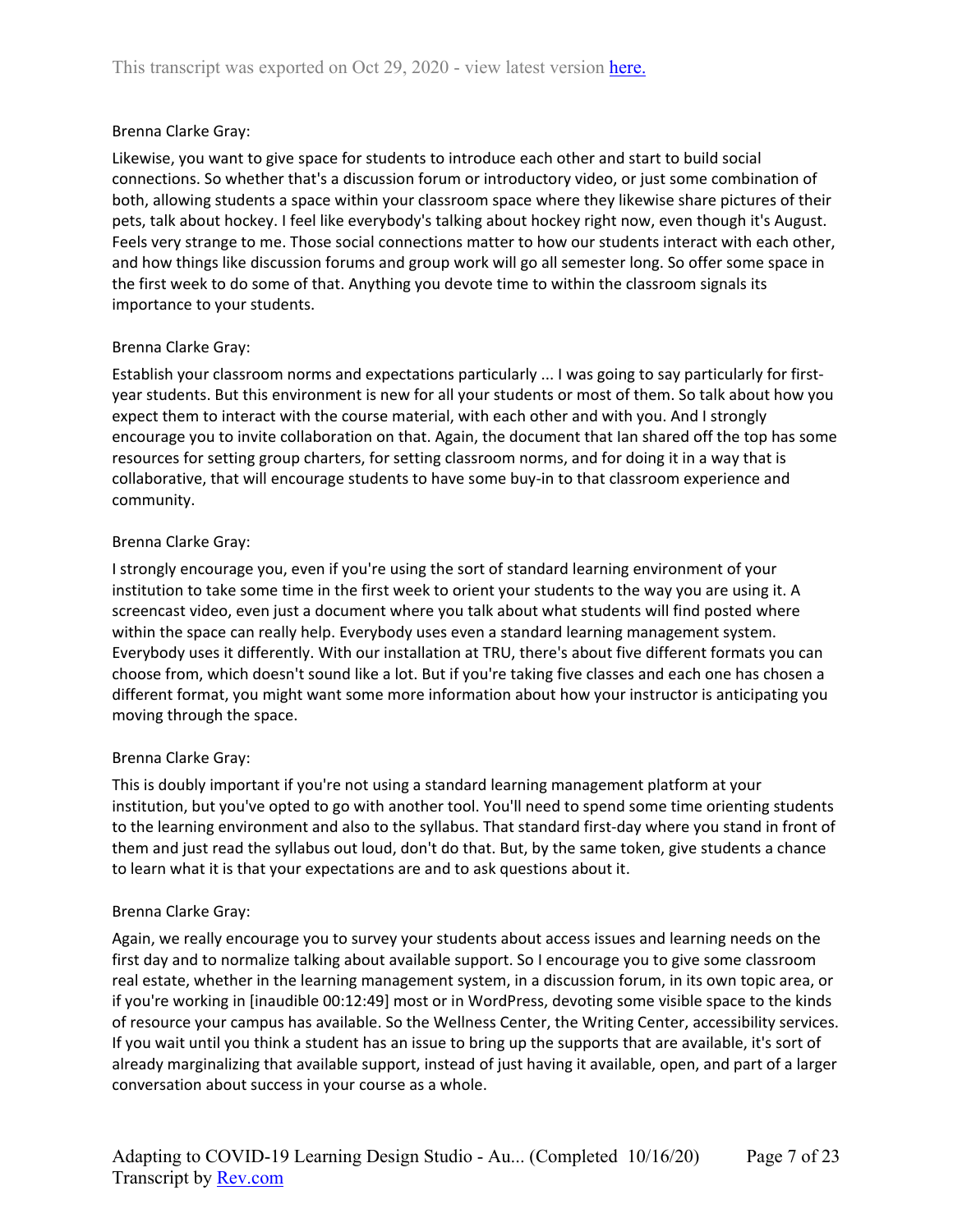## Brenna Clarke Gray:

Ian that was a lot of me talking. Do you want to add anything?

## Ian Linkletter:

I just want to point out that I've been in the chat, dropping in the relevant links.

Brenna Clarke Gray: Oh, yeah, that's good.

## Ian Linkletter:

Team charters, group charter activities, surveying students. So I can't emphasize enough the importance of listening to students, and the survey is just a fantastic way to open that connection where they know that you care about their ... whatever it is that has them a little bit nervous about this, and that you care about adapting to their needs.

## Brenna Clarke Gray:

Yeah. I think it's easy for students to feel like the institution's faceless at the best of times. And now for many students, it literally is going to be faceless. And instructors should not underestimate the extent too which you and a handful of the people and a handful of people and students supports will be the entire university experience for students this fall semester. So think about centering their experiences.

### Ian Linkletter:

And just on the topic of orientation. So you mentioned Kaltura, which is a shared service in BC. I hope that most of our post-secondary institutions give access to Kaltura. That's K-A-L-T-U-R-A. So if you do have access to Kaltura, look up a tool called Kaltura Capture, which is a very easy to use screen capturing tool. What I've been suggesting that people do is just a screen capture of their course homepage and clicking through the different menu items. Students do worry that they're missing something in an online environment, especially if it's new to them. So that gives them a sense of relief that this is it, these links that I'm showing you are the ones that you should be checking.

## Brenna Clarke Gray:

It's a fantastic idea because it gives you an opportunity to underscore what is primarily important for you. Every instructor has different things that matter to them, and it gives you a chance to really highlight that for your context, for your students. And I like the idea of doing it in a video like that where students can come back to it over and over again. "I remember that she told us where we go to find the readings, but you know what? It's week three and I actually haven't done any readings yet. I'm going to watch that video again and check to see if I can find it."

## <span id="page-7-0"></span>Why Does Care Matter?

## Brenna Clarke Gray:

Okay. And this is our last slide before we open up to questions and discussion. But, we've done this whole suite. This is now our fifth workshop talking about care and community. So obviously we think it matters. And we have shared some research in previous sessions, but there was a request for some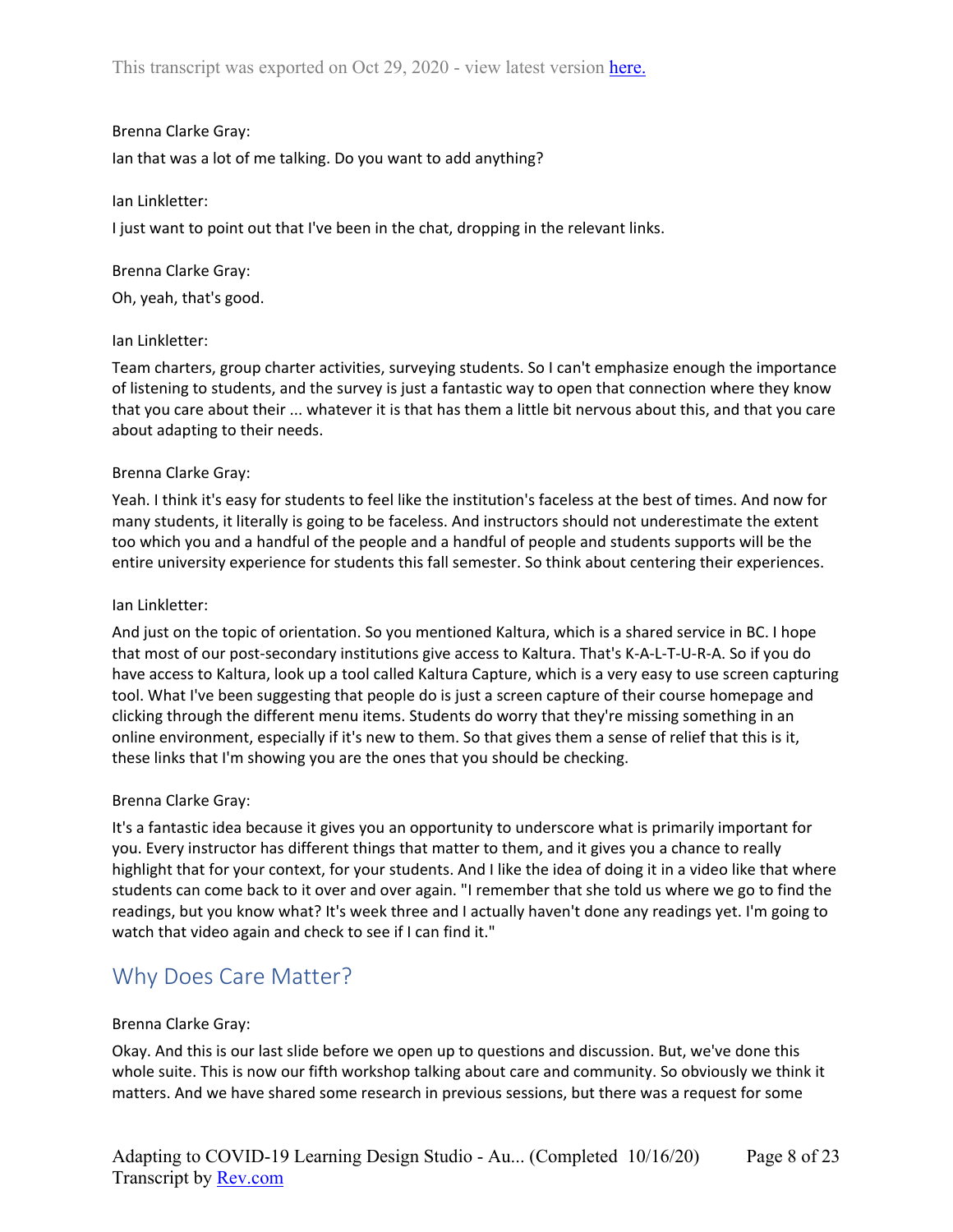more context for this still. Research does suggest that instructors who establish what we call an ethic of care and demonstrating care in the classroom help students to achieve learning objectives more effectively.

## Brenna Clarke Gray:

And this article, which I will grab the link for when I'm not screen-sharing the slides anymore, unless somebody else wants to throw it in the chat, The nebulous essential dimension in effective university teaching: The ethic of care and relational acumen which has like a really big, a lot of words that five years ago I would've been very alienated by, but is a great article because what it does is it walks through two nearly identical curriculum settings, or the curriculum itself is identical but with different teachers, and looks at how learning objectives are achieved in those two settings based on students' perceived experience of being cared for and having community built in the classroom. And there's a very clear correlation between a sense of established community in the classroom and students ability to move through course material effectively.

## Brenna Clarke Gray:

This isn't news. Thank you Colin. This isn't news. We know from the Community of Inquiry Model, which is something we shared with you way back in the very first session and it's everywhere, that your presence and your classroom community is two-thirds of the learning experience. Content is only one third. So students' ability to trust in their relationship with you and to trust in their relationship with other people in the classroom is integral to the experience of learning. Not sort of a nice extra, but essential to have. And we're talking about it so much right now. And you may see it everywhere if you follow educational Twitter, for example. Because we know that in the online space we just have to be more intentional about setting up the space to demonstrate that care for students.

## <span id="page-8-0"></span>Q&A

## Brenna Clarke Gray:

And so I think that's probably a good segue to open up to some questions. We keep coming back to this idea that everyone who's attending these sessions, who's seeking out these sessions, who cares about care already has these skills. You know how to do this in the classroom. You know how to show students you care. Only the mode is changing, and that's what we're here to support you with. So if you have any questions, you can feel free to ask them. You can ask them in the chat. You can address them to any of our experts, or to Ian or myself or to the whole crew. And I think I will stop screen sharing so we can talk to each other.

## Brenna Clarke Gray:

And if any of the experts, as we sort of wait for questions to come in, want to respond to any of what we've talked about today so far, more than welcome.

## Parm Gill:

I did just want to make a comment. There is a lot of evidence to show that even using language which is warmer makes a difference as far as student outcomes. For example, when you're teaching face-to-face, you're not going to go into the course and say, "By the end of this course, students are expected to do such and such." You will always refer to them in first person. So things like that really make a difference.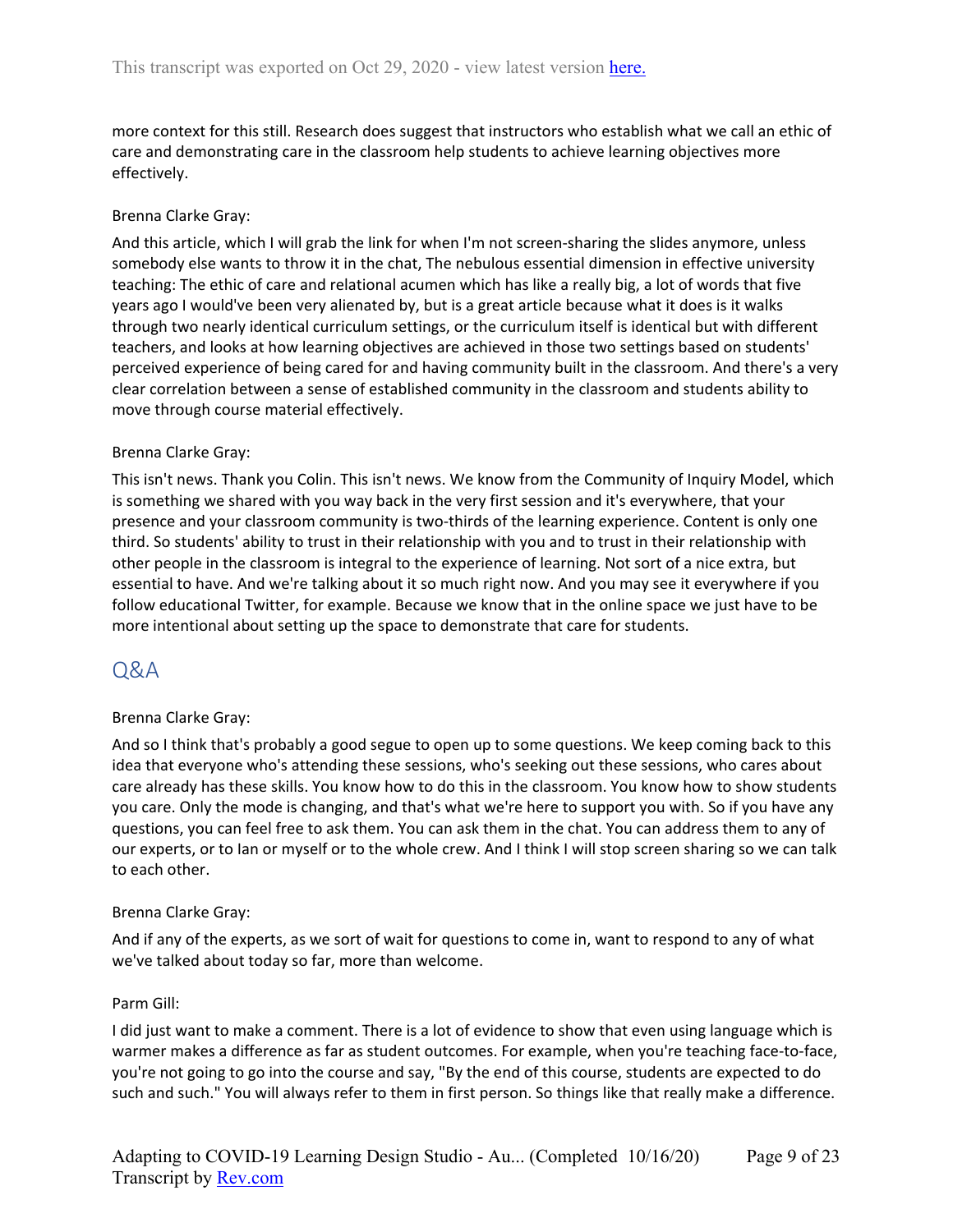## Brenna Clarke Gray:

I appreciate you sharing that Parm. I think something that everybody can do right now is a bit of a syllabus tone check. Go through your syllabus and see how you position your language, as Parm says the students shall or do you use personal pronouns. But also, do you set up a really adversarial relationship, particularly reading through your academic integrity section? Or do you invite students into a conversation about their learning? And if you can sort of take a second now to start thinking about how you approach students in terms of tone, I think it's really valuable.

## Ian Linkletter:

There's some contributions in the chat. Colin, did you want to speak to the student need for human connectivity during our COVID self-isolation experience?

## Colin Cheng:

Well, I know that I've really felt the absence of being able to connect with my peers, to connect with the students that I serve. And it's left this weird feeling. And as we start a new semester, that isolation is going to continue. And I've been communicating with students whose circumstances really vary. There are some students who live on their own and they're really at the bottom end of human connectivity. And I think that really can weigh heavily and it compounds.

## Colin Cheng:

As we start classes in September, that first week can be an opportunity to present yourself not just as the instructor, but as a human being that's also undergoing challenges just like anyone else in the class. And although you are the person presenting, you're also a fellow human being, and that collectively, we're all going through the same sort of things. And I was just typing that.

## Colin Cheng:

It's also easy to forget that at anytime anyone circumstances can change at the drop of a hat. So while I'm feeling okay today, tomorrow I might not be, or someone that's close to me may not be feeling so great either. And all of a sudden, my attendance is going to be drawn to something else.

## Brenna Clarke Gray:

I think that's all really well said Colin and I think modeling and normalizing the need to seek out supports, look for help, or just normalizing that this is really hard and it's hard for all of us, is very, very important. Thank you for sharing that so clearly.

## Ian Linkletter:

And Sherry in the chat has something to contribute.

## Sherry:

Yeah, I just wanted to follow up on the comment about warm language. I'm not sure if everyone's aware of the principles of plain language, but speaking in the first-person, I think I put two links together. That's why it's probably not working. Sorry.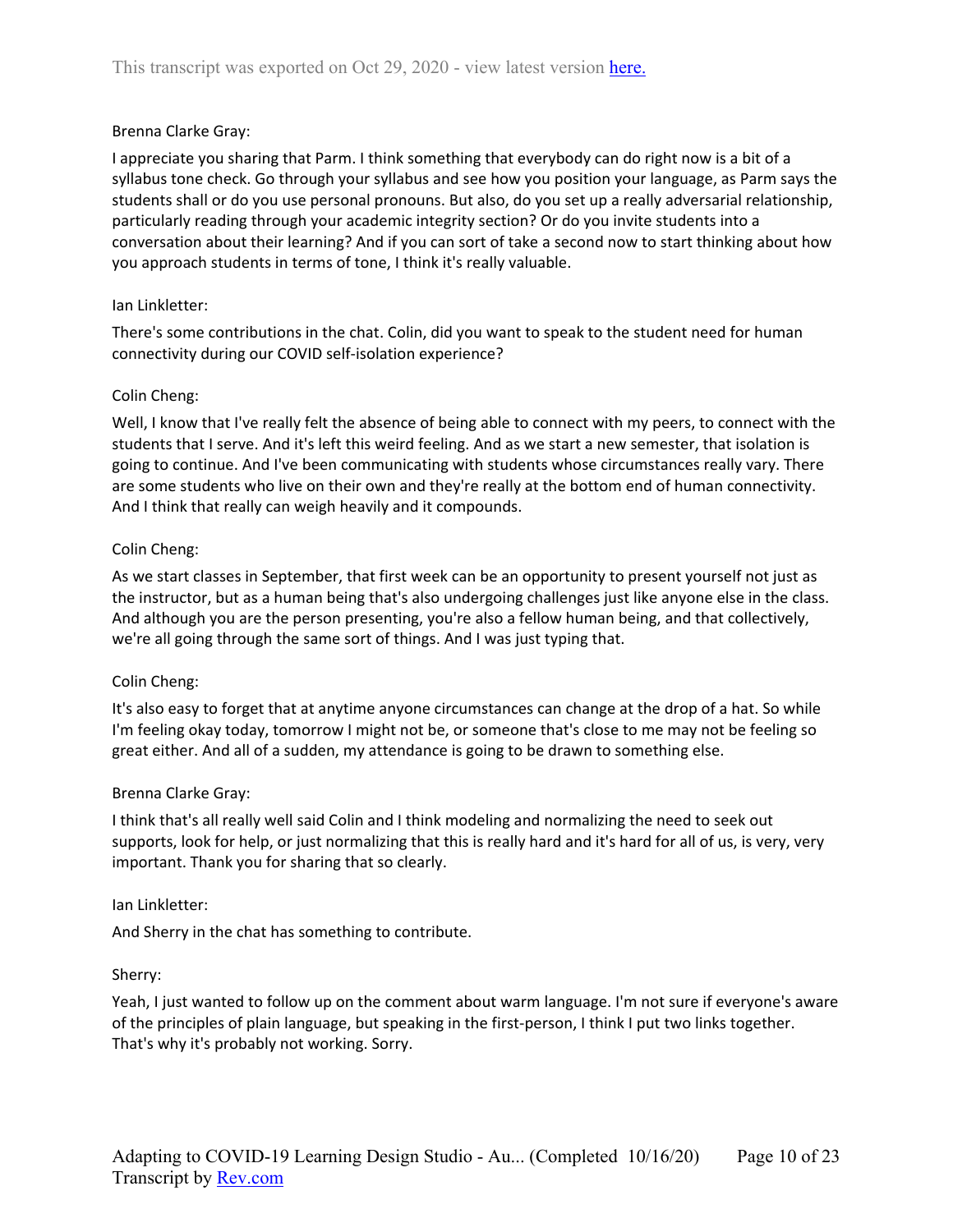## Ian Linkletter:

[inaudible 00:22:13] on the second one. Okay. Continue.

## Sherry:

It's a very good practice. Short sentences, simple vocabulary, conversational tone, speaking directly to someone and addressing them rather than calling them the students or the administrator or whatever. But there's lots of information online about that. And I've seen some very effective changes made in course outlines and rules and course content that really helps students because they can connect better with the language, as well as understand it better, because if you're actually using those principles, you're focusing on your reader. And they should be able to read and understand what you have tried to communicate the first time that they read it. They shouldn't have to go back over it again and again, trying to figure out what your point is. Very simple principles, but they make a really big difference. So, thanks.

## Brenna Clarke Gray:

I appreciate you sharing that. And I think Ian, we can add those to our continuing resource, right?

## Ian Linkletter:

Definitely. We're kind of going chronologically with these, so don't take offense if that's at the bottom.

## Brenna Clarke Gray:

I noticed Emily had a comment that I didn't want to skip over, which is working in faculty support and finding the need to provide care to faculty who are stressed out. I think that is worth talking about. For me, especially in May ... well, March and April and May and June, back in those early days I found that that was often a tremendous part of my own workload, was absorbing the worry and anxiety that people had and trying to help to ameliorate it. But also kind of realizing at the end of the day that I had absorbed quite a lot of anxiety and worry and having to sort of put that somewhere.

## Brenna Clarke Gray:

I think the same will be true for folks working in student supports right now, and also faculty dealing with their own students, that you will find yourself absorbing a lot of anxiety and worry. And part of the reason why it's important to think about care and demonstrating and enacting care now is because we are all going to need grace from each other as this semester and experience progresses, and thinking about how we can extend it to each other and also to ourselves is really important.

## Ian Linkletter:

Brenna, you wrote one of my favorite blog posts of all time earlier this year talking about the technology support that you and I are doing as care work. And the part of that work where it is that you're listening to people and empathizing with their worries and frustration and absorbing it. And I just love that line of where does it go? I absorb it. I don't know. Share in the chat if you're not feeling too shy about that. I loved the blog post.

## Brenna Clarke Gray:

Yeah, no, please do feel free to ... I think I lost my ability to be shy about that blog post now. But I do think it's a good question, that if you're not thinking about where you're putting that anxiety, when you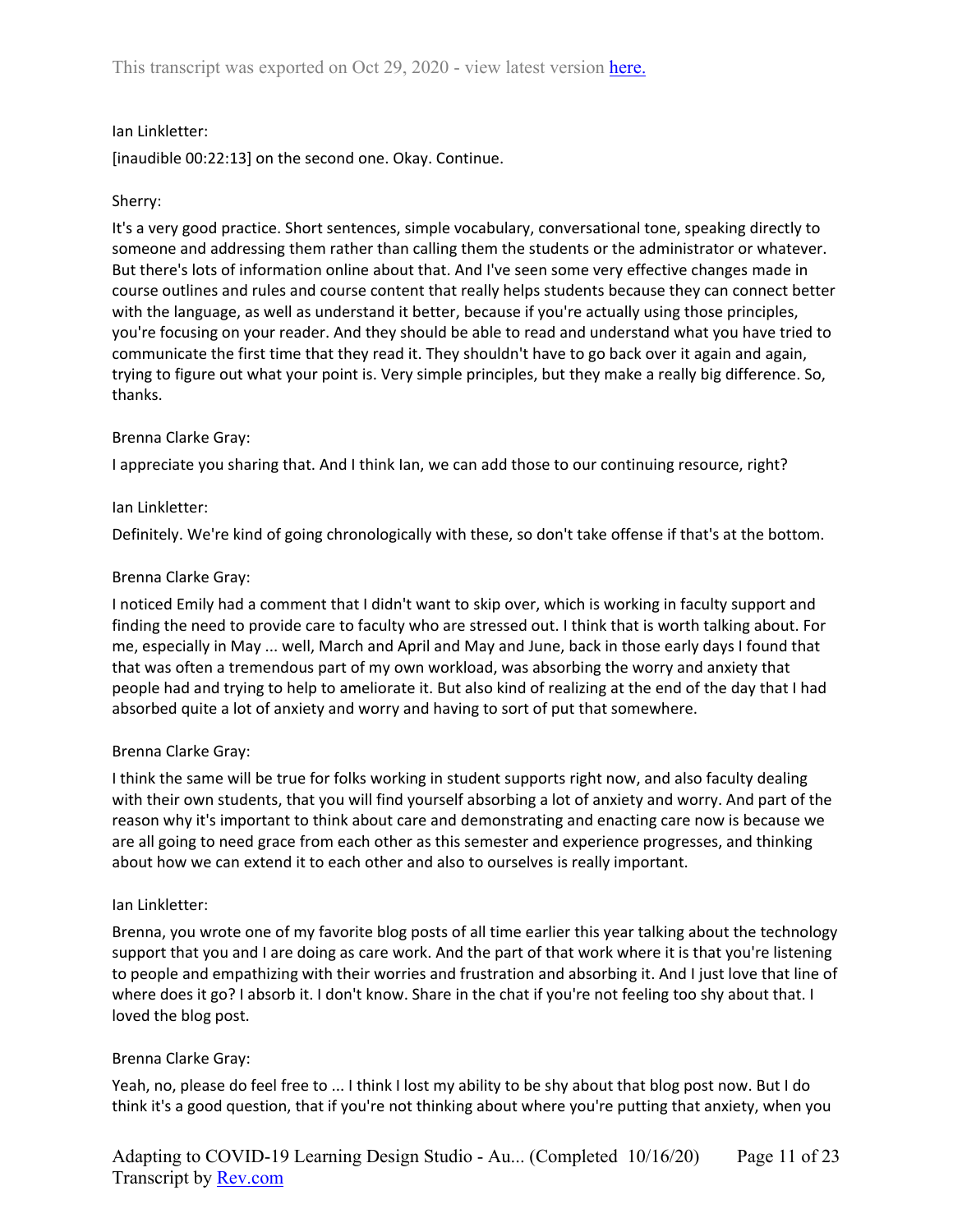do actually get the opportunity to walk away from your computer, you have other people in your life probably who you want to be able to give yourself to fully. And how can you enable that for yourself?

## Brenna Clarke Gray:

I was thinking of it in terms of our work as care work, but teaching, we know teaching is care work and we know student support is care work. So I'm sure everybody on the call is wrestling with the same ideas. I think, coming back to Colin's point, normalizing a conversation about the cost of all that we're doing right now is really important.

## Brenna Clarke Gray:

Oh, Colin has expanded on some of the value of plain language. Colin, would you mind sharing that?

## Colin Cheng:

Sure. Sometimes we do things not realizing that there are other benefits to certain populations of your classroom. And I'll use closed-captioning as an example. While closed captioning is traditionally designed for students who may have a hearing impairment, those who are trying to hear a lecture in a noisy environment, someone who maybe a non-native English speaker, might benefit from that second source of information. And in the context of using plain language, it has clear benefits to a diverse group of people, including those with hearing impairments, but also those with cognitive disabilities, non-native English speakers and so on.

## Brenna Clarke Gray:

Thanks Colin. Whenever I think about the universal applicability of captions as an example of why we want to design for accessibility from the ground up, I think about my days as a new mom and how I watched everything with captions because I did not have a good sleeper for a baby. I worried I could wake him up. If I'd been trying to do coursework in that environment, that would've been a really important resource for me to be able to draw on.

## Brenna Clarke Gray:

I see Guillermo has asked for some feedback on a welcome video, and I'm sure if you want to share it in the chat, that's something that, I mean, it would be after session for sure, but I certainly would be happy to take a look at it.

## Brenna Clarke Gray:

Any other questions or anything that any of our experts want to share? Jun, do you want to weigh in on any of the things we've been talking about so far?

## Junsong:

Yeah, absolutely. Just adding on to the plain language that we're talking about, it's really about thinking personalization and is something that we also learn from cognitive science where you personalize your language so that it's easier for people to learn. And if you look at it from a cognitive science perspective, when we're learning from online, we are essentially learning from the multimodal, multi-media perspective. And I think if people haven't read the multimedia learning principles, then I think is something we should share so that we sort of understand some of the basic principles of multimedia learning, either you are making a video or you are making animation, or you're providing voiceover, or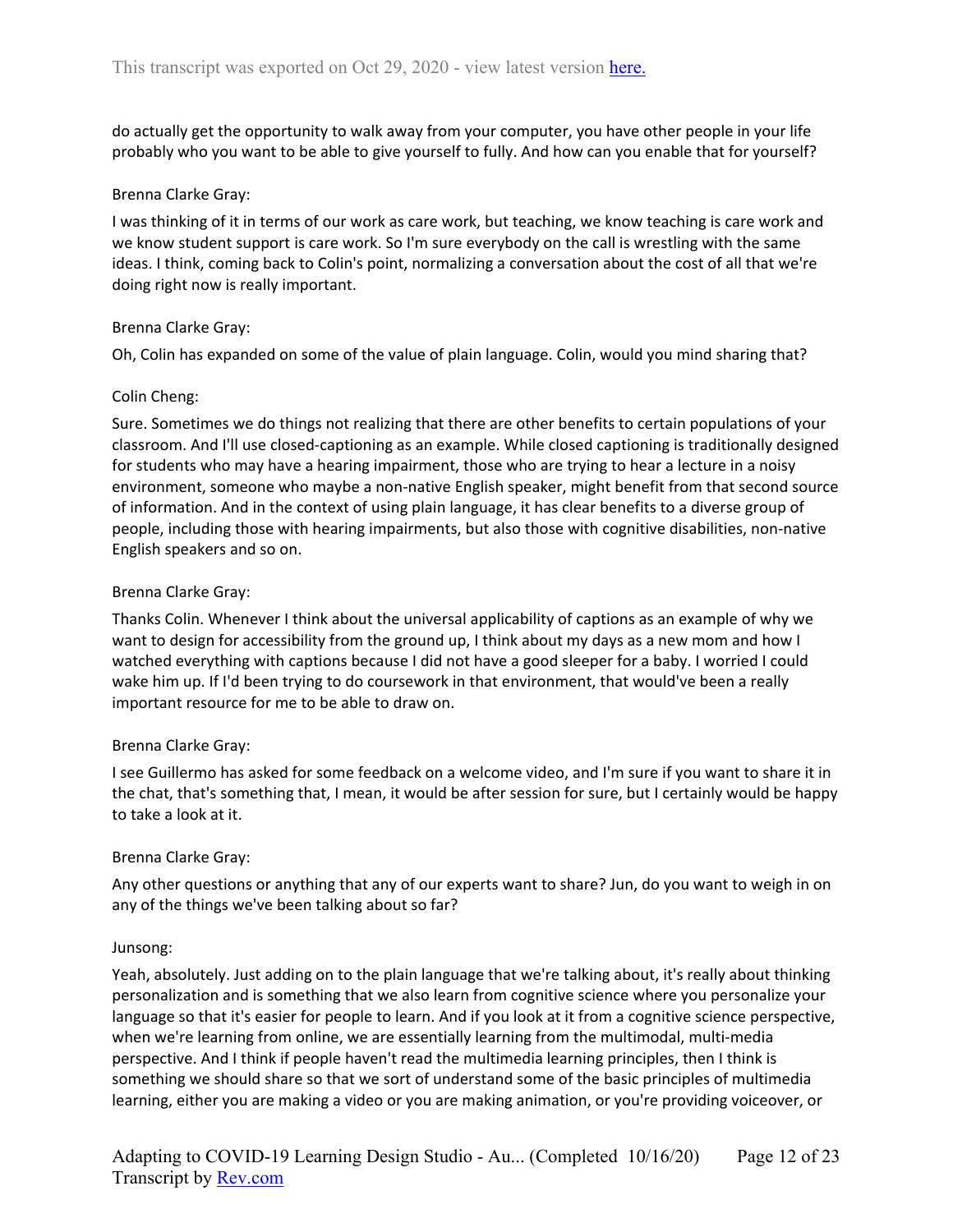you're trying to provide images with a notation on it, I think it's helpful to just to get the basic understanding of the multimedia learning principles, which I can share through the chat link.

### Junsong:

The other thing I will also say is that because we're also learning online, it's very important to scaffold students and cultivate the sense of self-regulation as well, because everybody's learning remotely. And sometimes it's really difficult to provide that much of one-on-one or face time. So how do you design those elements in your online course or blended course so that students get more chance to set their own goals or design assignments that motivates themselves or some of the stuff we use is that how do you provide worked out examples for assignments? Because sometimes we provide very high level assignment saying, "I want you to do a 2000 essay on this topic." Sometimes students doesn't understand what exactly you're expecting. So how do you scaffold that process so that they can actually learn how to do it. And I think that's a really important topic also in the online learning.

## Brenna Clarke Gray:

Please do share those tips because I think it's really important. We're all new to this, in so many ways, for so many reasons. Even if you've been doing video for your classes all along, you probably haven't had to do them under these conditions. So thinking through what those established practices are can be really helpful.

### Brenna Clarke Gray:

And I think if we can always come back to the principles of sort of maximizing access and demonstrating care, it'll help us make decisions when we don't really know what to do. There's a huge body of research on teaching and learning online, a massive body of research. But even that doesn't speak quite to this moment where the majority of learners in the online space didn't select it for themselves. So we all have a lot to learn in this moment, drawing on the examples that are there and also centering sort of just general good principles of ... I mean, in a lot of ways it's just like being good to each other, 101, and thinking about how we show that to our students is really important.

#### Brenna Clarke Gray:

Parm, I was wondering if you wanted to speak to the ideas of previous samples of work to build on what Jun was talking about when it comes to giving students models to move through course material?

#### Parm Gill:

Parm Gill:

Yeah, certainly. I noticed a student made a comment in the chat about worked examples and how that helps to set expectations for students. I think that's awesome, like providing rubrics is one way to go. And of course, if you're providing examples from previous students, make sure you have proper permission, or just create your own example.

Another thing that I think is really helpful is ...

Brenna Clarke Gray:

I think we may ... Have we lost Parm?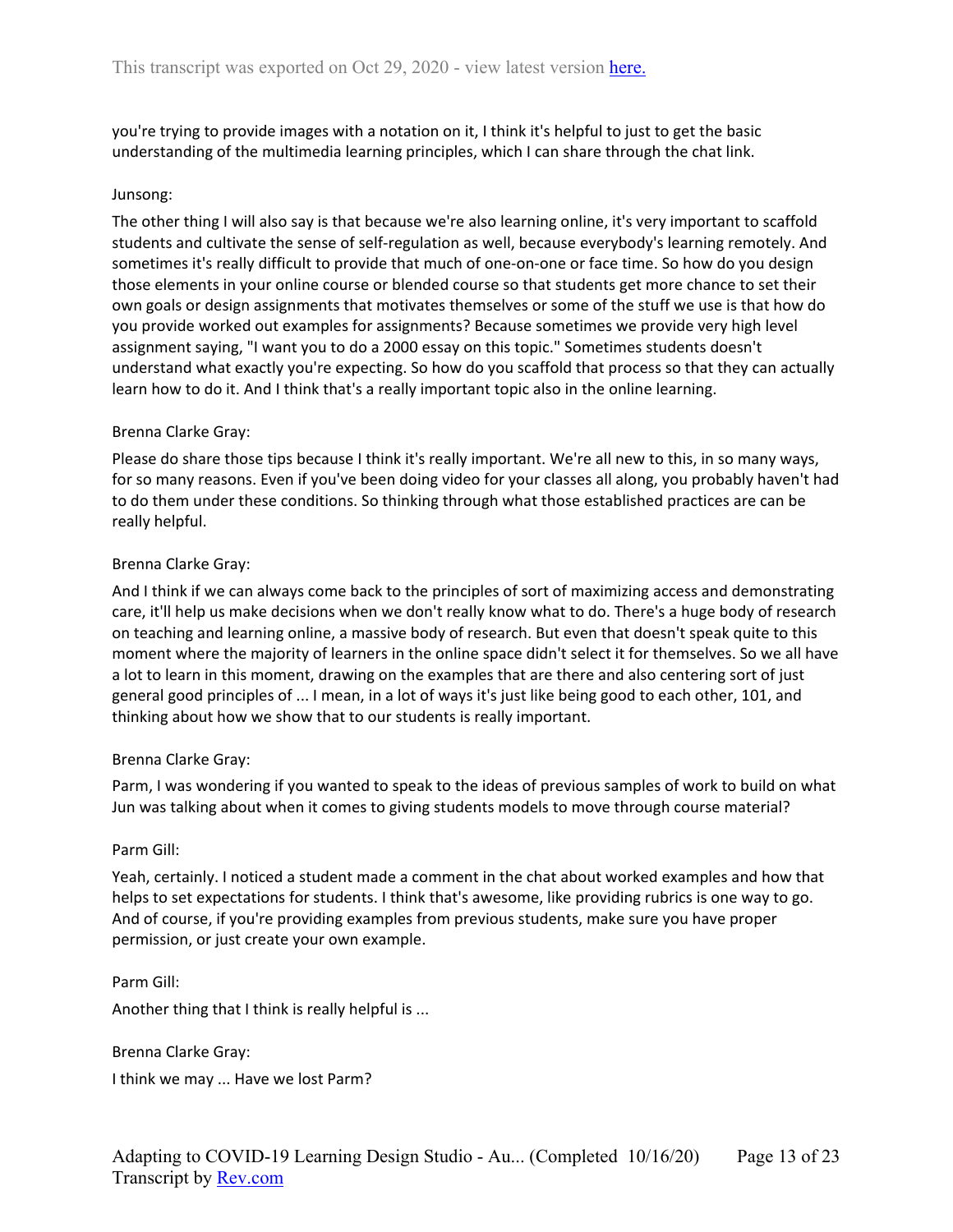# Ian Linkletter:

Parm, you've cut out.

## Brenna Clarke Gray:

While we're getting Parm back, does anybody else want to speak to that idea? I wonder if Colin, if you have an accessibility perspective on the idea of worked examples or sample work from students.

## Colin Cheng:

Can I think about that and then just ...

## Brenna Clarke Gray:

No, absolutely not. Yes, you can.

## Brenna Clarke Gray:

I think that this comes back to the idea of walking students through the course, just like you want to orient them to the learning environment, orienting them to the kind of assignments, particularly if you're trying to do something a little bit new or a little bit different. Lots instructors now are drawing on things like video assignments and podcasts in a way they might not have leapt into quite so much before because they're already working in this online space and it's really inviting.

## Brenna Clarke Gray:

But making sure you're putting the supports in place for students to succeed at those assignments and that you have your expectations in place. Please do speak Colin and then Stu, you're more than welcome to jump it.

## Colin Cheng:

Okay, so I'll start off by saying that, obviously this next semester that's coming up is going to be unusual in all sorts of ways. Within our department normally by this time we'd be compiling letters of accommodation sending out to instructors. And really it's almost impossible to do that at this point because we have no idea what the course is going to look like. And it's going to be ... Everyone's going to have their own idea about how to present given the limitations of what they have to work with. And so at this point, we're really inviting students to come back after a week of having attended classes, look over their syllabus, and find out how is assessment going to be conducted and what is the mode of instruction, and then we can think about assessments.

## Colin Cheng:

But over and above directed accommodation, which is really where the Accessibility Services Department or your equivalent at your institution, where they're directing you to do something, you can ... I think there's lots of opportunities to really make this more open and inclusive to a wide variety of learners. I've seen just in the short period of time since we've gone online, instructors choosing really creative ways around asking students to demonstrate what they've learned. I've seen everything from song compositions and posting a video about that to uses of acting. And of course, a lot of these are unconventional and of course it does require us to think about, well, how do I assess that compared to someone who might have used more traditional means of handing in assignments such as writing a paper or something like that.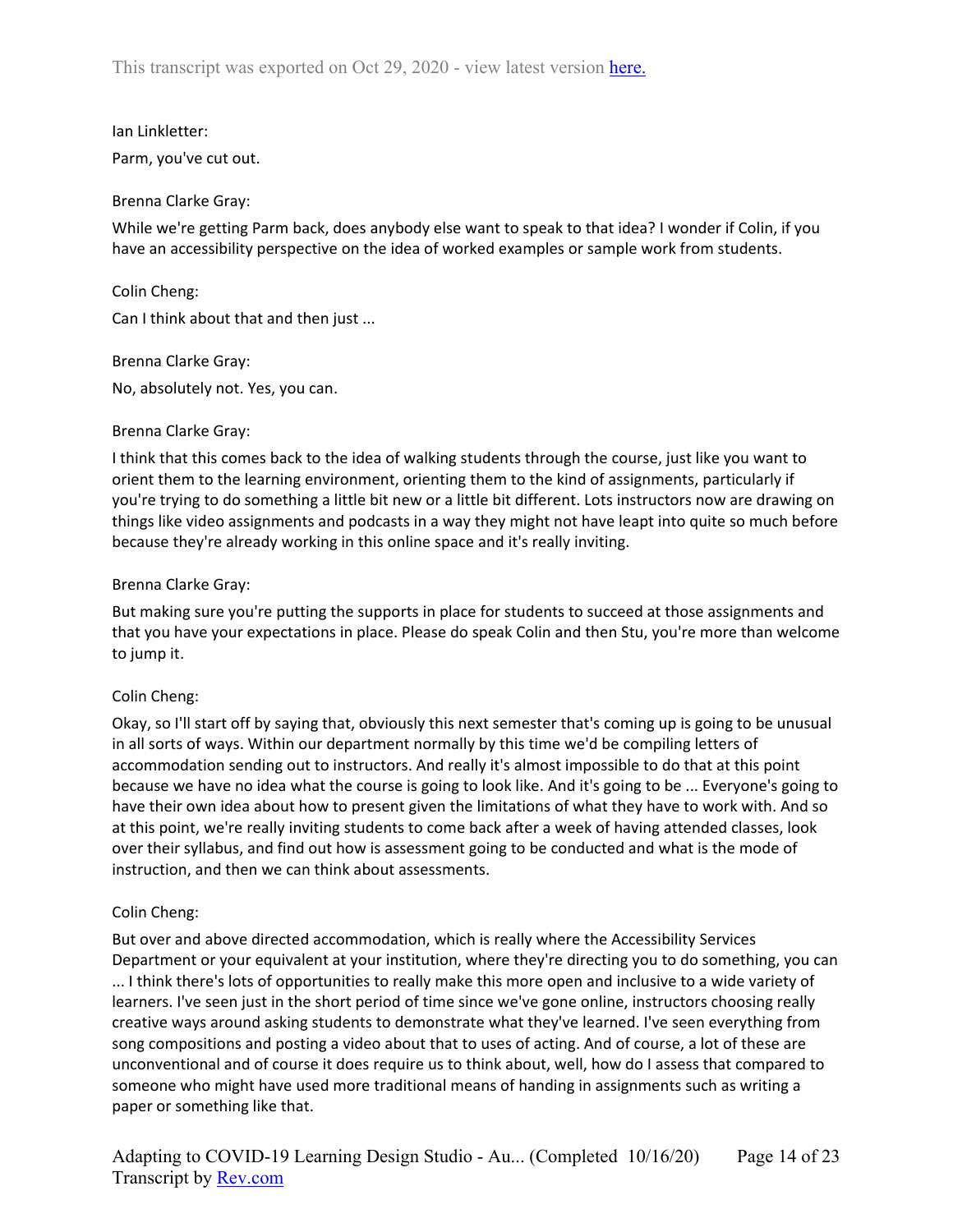## Colin Cheng:

And I think that's where the use of a rubric might be important. There's also the concept of maybe selfassessment. Some of these principles are borrowed from the K to 12 system as are many of the UDL principles. But those are some of the things that I've seen in the recent past semesters.

## Brenna Clarke Gray:

I love that. I love seeing how people are working so hard to, yeah, move it from the box, think about assessment in different ways. I mean, we kind of got pushed into it, but there's been some really exciting work happening and it's thanks to focus on the positive outcomes, especially right now.

## Brenna Clarke Gray:

Parm, do you want to finish your thought and then I'll invite Stu to jump in with his comments?

## Parm Gill:

Sure. I think I have pretty much wrapped it up, but it was just basically making sure the students know why they are asked to watch a video or why they are asked to do this assignment. If you can tie it into the learning objectives, like watch this video, keep an eye out for this and this and this, it really helps students to focus.

## Brenna Clarke Gray:

Yeah, one of the things we talked about in the multimedia session is resist just dropping a YouTube link in your course. And instead, you want to write into the exercise and write out of it, why are you watching this? What are you going to go do with that information? And ideally like a timestamp, what's the most essential window for students to pay attention to? Especially if it's a very long video, you're more likely to get them to watch the critical piece that you're asking for than wade through the whole lengthy video to get to the point you wanted. Stu, did you want to jump in with your thoughts?

## Stu:

Yeah. Sure. A couple of things. I'm going to leave my camera off just because I'm moving and it's not a pretty picture in my place right now.

Brenna Clarke Gray:

It's really your choice.

## Stu:

Yeah. I just wanted to echo what Parm was saying about the motivation piece of why. I actually added a section in all of my content pages that basically is called But Why Though so that the student's actually like know, because a lot of times we give them content. I remember being an undergrad and it's like, "Read this book, read this chapter." I'm like, "I don't even know why I'm doing this. So why? Tell me, please." And then that builds motivation.

## Stu:

But earlier we were talking about the kind of examples and things like that. And part of my motivation to do that as an instructor is all about just, I don't want to assume that the students know something at all.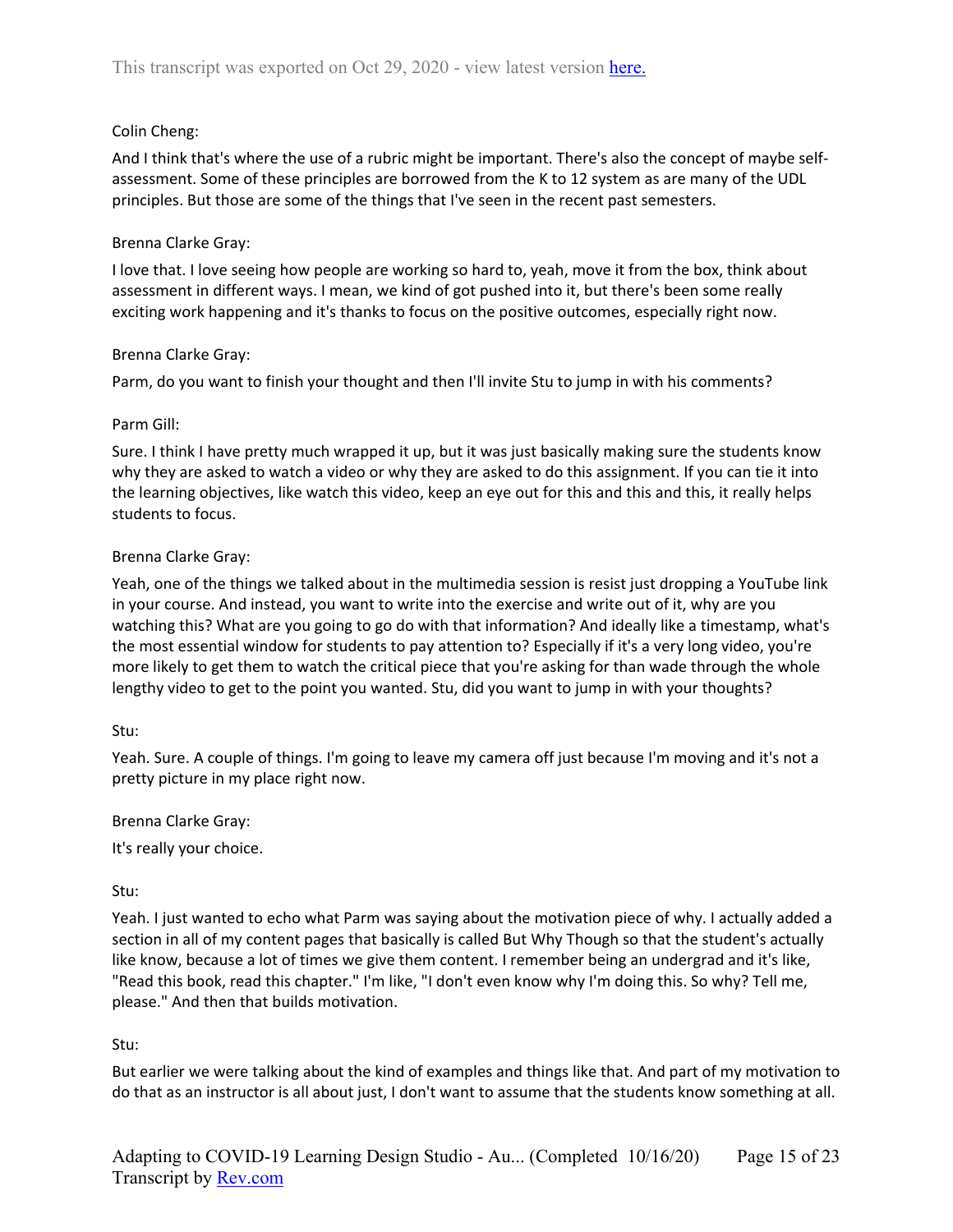Because if we're all using, say if we're all using a similar LMS like we're all using Canvas or we're all using Moodle as you said before, like everybody uses those in different ways. So we can't assume that just because, "Oh, they've been learning online since March, they're fine. They don't need to have an overview of my course. They don't need to understand how I've organized things." And that's just ...

## Stu:

Like to me, I always use the analogy of a face-to-face classroom. So it's like not orienting them to the room. Is like sending them into a face-to-face classroom with the blinds drawn and the lights off. So that's the reason that I try to provide examples and samples so that they can actually see, well, yeah, this is the level of work that I expect and what do they have to do and what don't they really need to include, because without that and without a good rubric then, yeah, it can get a bit confusing for them. That's all.

## Brenna Clarke Gray:

It's really helpful, and it can get confusing and also overwhelming. I think my favorite tweet about organizing your learning management space is the analogy that you wouldn't just walk into your classroom with a stack of photocopies and drop them on the floor, and then lean back on the chalkboard and drink a coffee for the rest of the semester. I mean, maybe you would, but don't. And the idea is that in the learning management system too, you need to explain why this reading, how does it connect to the last reading, how did these things fit into our larger learning objectives.

## Brenna Clarke Gray:

What makes it different in the online space is that need to be intentional. So much of what you casually communicate to students gets lost. And so taking the time to be really focused and intentional about these pieces is important.

## Ian Linkletter:

It's so easy to take for granted some of that, especially some of the communication spaces that students are used to. This just ties back to the importance of building community spaces. It's important to just be considerate of what it is that students had in terms of being able to support each other. I always use the analogy of coffee between class or walking with somebody to the next class. Where are the opportunities for spontaneity, especially spontaneity in terms of building a relationship with you, their prof, or with each other.

## Ian Linkletter:

Jun, you posted an article in the chat about the worked out example. Do you have anything more to share about that? Oh, and Stu just posted more on cognitive load there. Great.

## Junsong:

Yeah, I just ... because we talked about a worked out example in my sharing. But I didn't explain it, so I thought I'll just post that so that you can take a look at what that really means.

## Junsong:

Just going back to how to scaffold your student, sort of related to work out example is that how to actually do that in the online course. If you have a really big chunk of assignment coming at the end of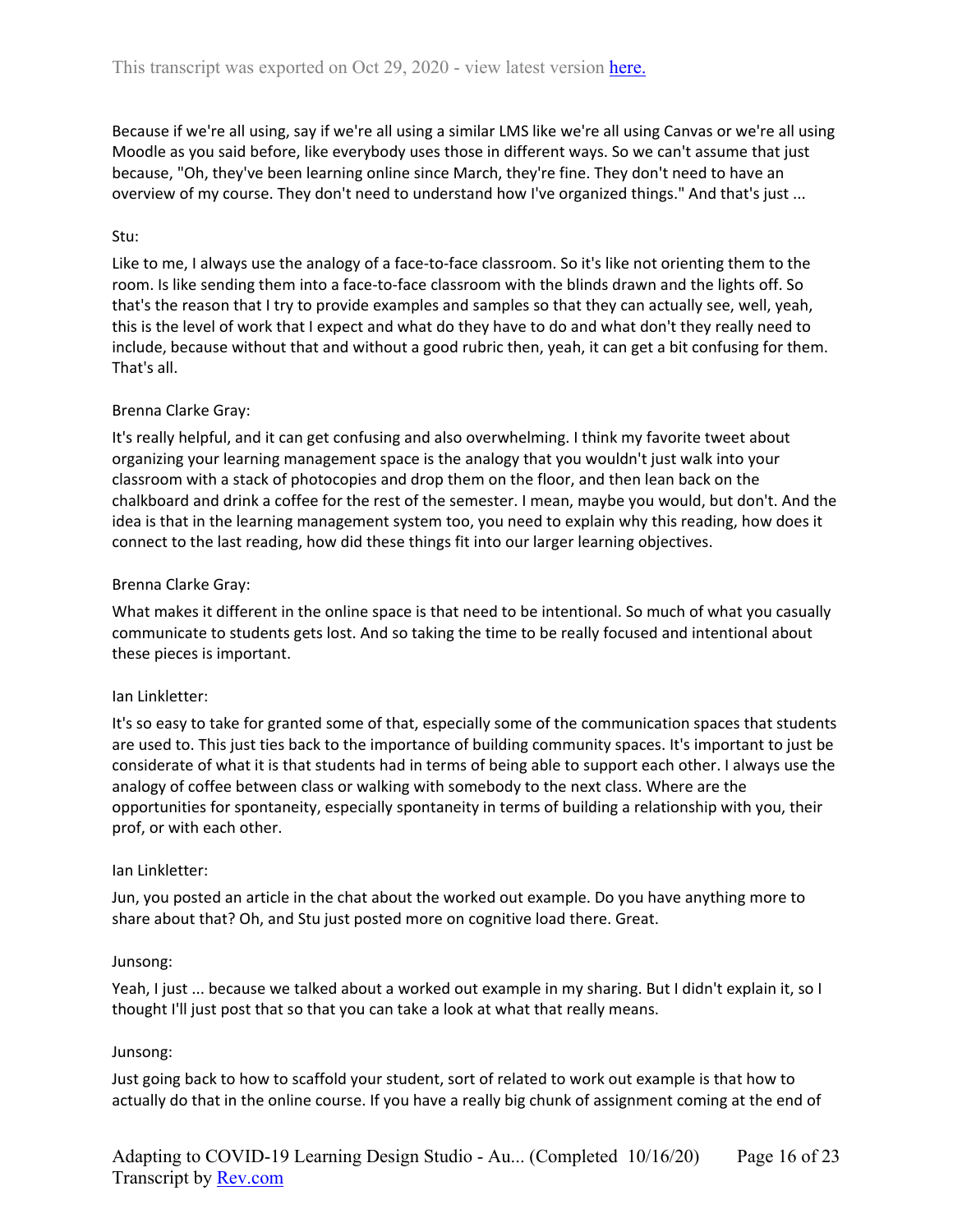the term, or mid-term, it's really important to break them down. So that's sort of what breakout, what that example is saying too. You want to try to break down your assignment step-by-step so that your students could actually follow you.

### Junsong:

For example, you're right, in the 2000 words essay, then maybe it's important for you to ask them to write a proposal for example at the beginning. And then the next two week you ask them to write a table content first, and the next week you ask them to write the first paragraph of the essay. So just really step-by-step you help them out to build an entire essay instead of just at the end of term, saying, "Oh, now the essay's due."

### Junsong:

So just thinking about how to break it down. And also while you're breaking it down, what examples could you provide? Could you provide example with a draft? Could you provide example with a table, column table? So I think it's really important for you to think about how do we scaffold those learning process. And of course, if there is any flexibility in terms of the type assignment, does it have to be written essay? Can it actually be a presentation? So something to think about alongside of the scaffolding students.

## Brenna Clarke Gray:

I like that Jun and I'm glad you brought it up a) because it's a way we demonstrate care and build a learning community. It's still not just say everybody write an essay, because I assume you know how to write an essay. But that I bring you into my learning community, I bring you into my discipline, and I scaffold your experience of it.

## Brenna Clarke Gray:

But I mean, on a pragmatic level, something we're all thinking about, although we haven't really talked about it in these sessions much, but that also has an insulating effect on issues of academic integrity. We know that students are most likely to cheat on high stakes assignments that they don't feel well prepared for. So when the end of the semester comes and there's a 2000 word essay due and it's really the first time they've heard it mentioned since it was rhymed off in the syllabus at the beginning of term, that is a high-risk activity for academic integrity. Whereas when that 2000 word essay is broken down into component parts, scaffolded properly with clear examples and where students are sort of worked through the assignment all semester long, it's a much lower risk that students will turn to something like contract cheating service to get through that assignment.

#### Brenna Clarke Gray:

So good design practice is good design practice for lots of reasons because it demonstrates care for students and also because it has good effects on learning outcomes. And also because it helps us deal with the risk of academic integrity that our institutions are so concerned about.

#### Colin Cheng:

Brenna, I'm just going to maybe just to remind everyone of something that we've been hearing over and over since March from our medical officer in this province, not going to claim to know it in order, but I know it's be safe, be calm, be kind. And I think we're doing at least two of those. We're being safe in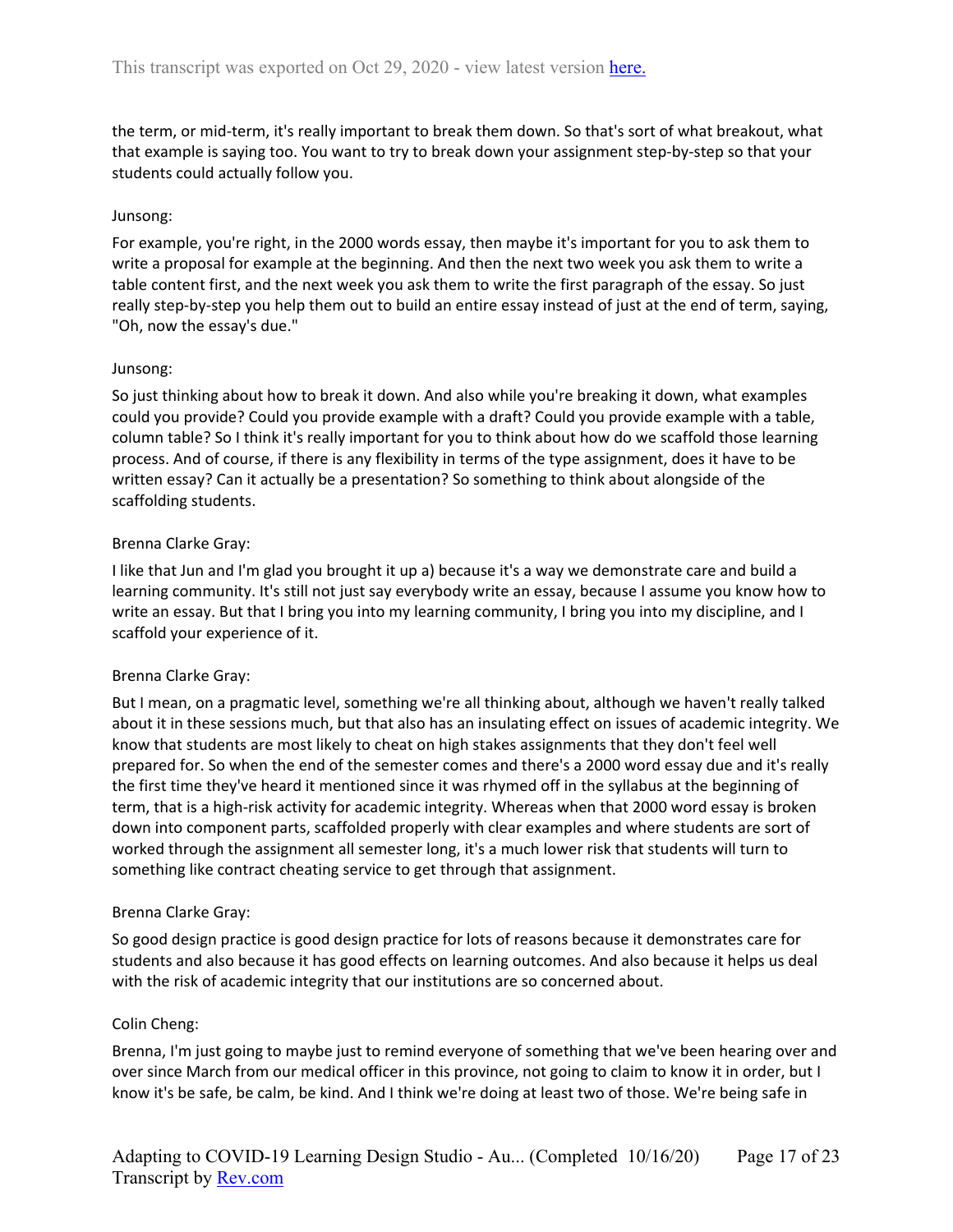teaching virtually. And I think that we can be kind, and it's important to remember that in that kindness, it's not just to students but also to ourselves as well.

## Colin Cheng:

And as we navigate something that maybe we're not so used to, I mean, a few of us can claim to be ... This is normal for us to teach online. So recognize that this is ... there's going to be some learning curves for each and every one of us. And as we experiment with different strategies to connect with students, that it's okay for us to make mistakes and that this isn't all going to be perfect in one go. It might take many semesters before we figure out the best way that we can connect with students. And I guess the hardest one out of those three would be to be calm. Fortunately, a lot of times because we're doing it online, people can't see that you're not so calm, but the kindness piece is something that I really wanted to throw in there.

## Brenna Clarke Gray:

You know, Colin. It's funny, I've been signing off all our workshops at TRU since the beginning of August, we have Dr. Henry sign-off because it does, I think it speaks to this moment so well. But Dr. Henry had some other advice. Like, for example, please don't send all the students to their local medical centers to pick up sick notes in the middle of a pandemic. It's not a super responsible use of resources.

## Brenna Clarke Gray:

So when we think about enacting care and we think about constructing a course that speaks to this particular moment, I think we need to be spending some time if you haven't yet thinking about your classroom policies and practices. So requiring sick notes for absences might not be the most appropriate use of resources right now. Can you rethink that and that common practice? I'm also thinking about things like late penalties. And this is about showing care to yourself as the instructor for the scenarios you're going to have to deal with. What's a plan that you can have that you can live with based on whatever it is that your sense of why deadlines exist and what rigor is happens to be for you, but that offer some flexibility for the inevitable situations that are going to come up in your class.

## Brenna Clarke Gray:

We've had lots of examples over the course of the last few weeks. We've talked about blanket extension policies. Everybody gets a week without any reason. You don't have to tell me about it. Everybody gets a week. Or maybe you set more flexible deadlines in your class. As long as this essay comes in by the end of unit three, that's fine. And you can plan it around your other assignments in your other classes. But finding a way to establish and build that flexibility into your own classroom experience now so that when you do get the flood of requests which may well come to you, that you have a plan and that you have a plan that can allow you to stay calm, that can allow you to demonstrate kindness, and that can allow you to keep your students safe. I think that's really important.

## Brenna Clarke Gray:

And it really does come back to that idea of rereading the syllabus right now and thinking about what your syllabus is communicating to your students and how.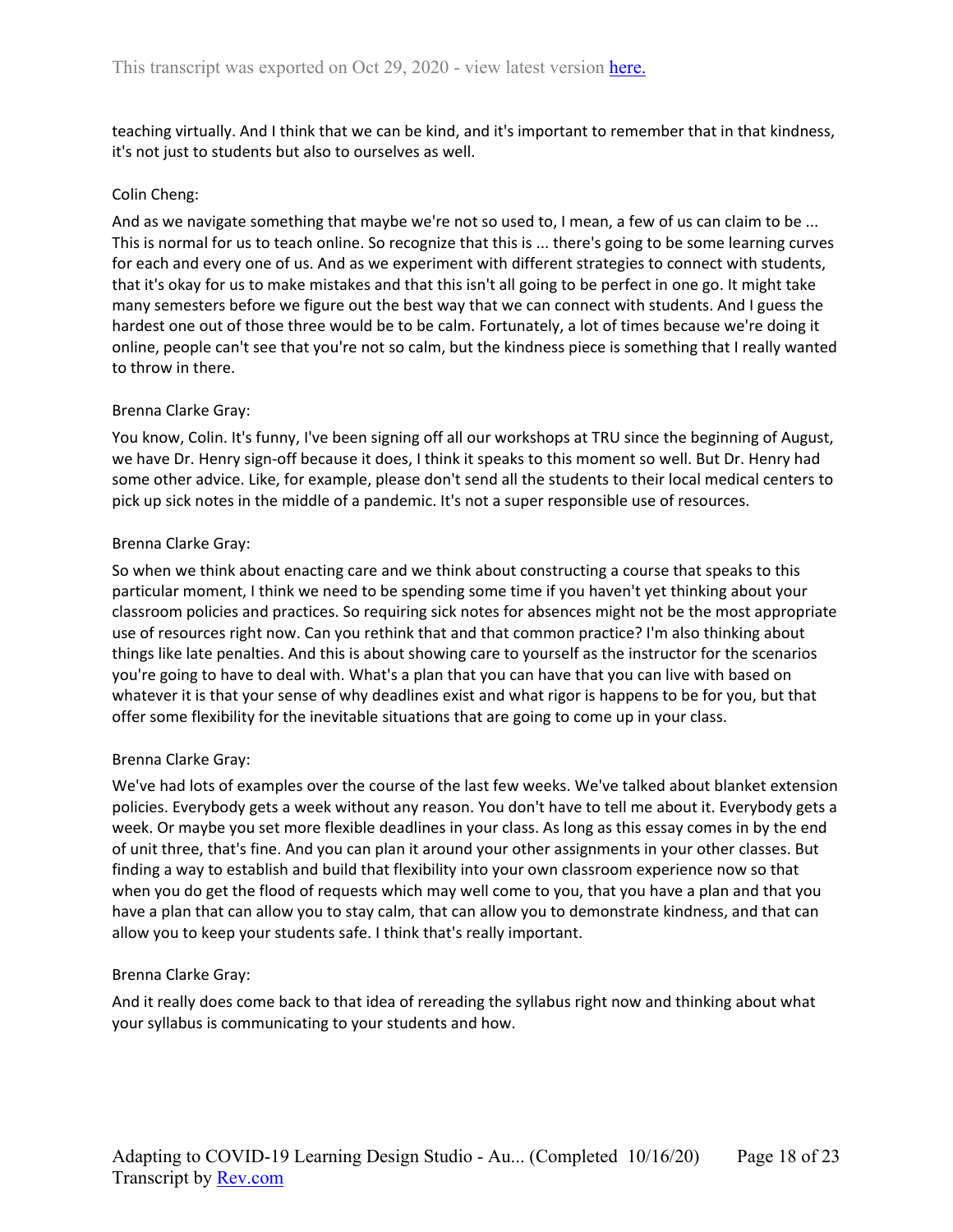## Brenna Clarke Gray:

Emily, that's something I used to do as an instructor. You can hand in your paper a week late, but I only give you your rubric back in that case because I have to manage my workload. And so you do need to think about that, if you're taking in papers late, how does that change how you're evaluating them and what feedback you're able to give. I think as long as you can communicate that explicitly to students, that's okay. You have to manage the workload, particularly those of us who teach four and four loads or five and five loads, you need to manage your own health and well being.

## Brenna Clarke Gray:

Jun, I absolutely cut you off. Can we bounce back to you with whatever you were going to say?

## Junsong:

No worries. I thought you shared something really interesting about assignments. I just want to share an example of what one of my instructors in the past did. She actually allow all the students in the class to submit the final assignment as many times as they wanted to, as a way to say you're allowed to make mistakes, and if you want to get a higher score, you can submit the assignment again after reading my feedback and you can try unlimited time, of course, until the deadline, but you can try unlimited time so that you get more feedback from me and you keep working toward it.

## Junsong:

I thought that was a really interesting ... Not suitable for everyone, because that course was very small. It was a small-size class, but it was a way to encourage students to try and get feedback and revise and try again and get better. For her, it wasn't the idea of how much score going to get. For her it was about getting feedback and the student iterate on it again and do it again. So I thought that was a really interesting example of how she wanted to you to work harder.

## Junsong:

And then the students, what happened is that in the class some of the students actually worked on that paper three times just to get better with the feedback. And I think it actually turns out student worked harder on those stuff instead. You think that it'd be easy. It's not. Actually getting student to work way harder than they usually do one time feedback and then you can score type of class was a really interesting example that I wanted to share based on what you said.

## Brenna Clarke Gray:

It's interesting, Rodney and Sherry have both shared in the chat examples of working with faculty as students or as faculty on campus who do the same thing. Sherry points out not that many students seek you up on it. So as you're thinking about workload, it's sometimes just having that security, having that option that gives students who are unsure another path.

## Brenna Clarke Gray:

You do need to think about your workload and maybe that example that Jun's sharing isn't perfect for you. But I do think it's worth thinking about the philosophy behind it in terms of when you time your feedback in a class. If all of your lengthy feedback comes after an assignment is due, maybe that's not the best use of your ... like after the assignment is finished, maybe that's not the best use of your time, right? If students can't then take it and work with it towards something else. So maybe in the case of an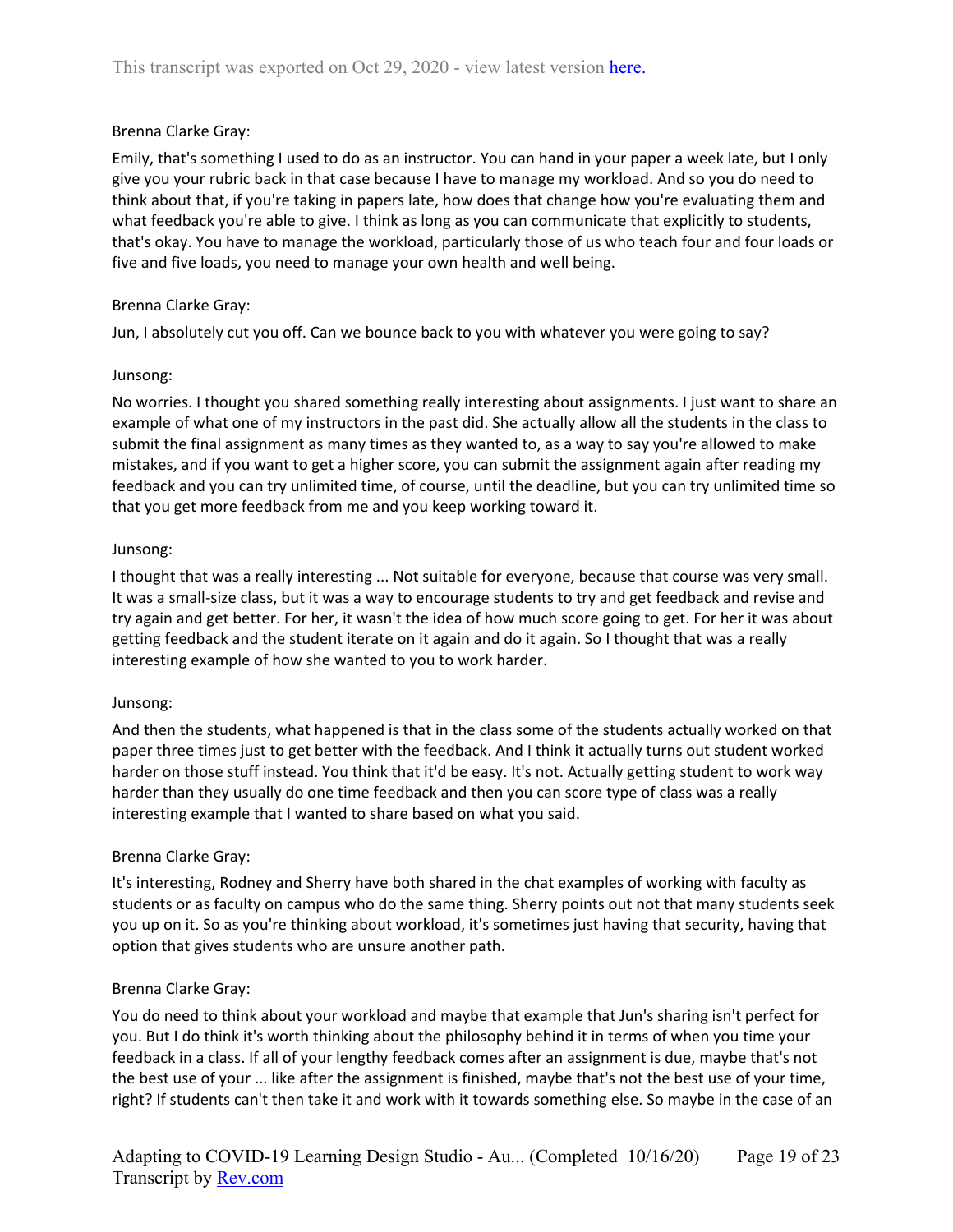iterative assignment, like June was talking about before where you break up that 2000 word essay, if the time you would normally spend at the end of the assignment can come a little bit earlier and then students can actually use that feedback towards the final product, maybe it's just about thinking when you spend that time rather than necessarily expecting that you need to spend more of it because I know that none of us have more time.

## Brenna Clarke Gray:

Yeah, Rodney says an ethos of consultation and coaching. I like that. I like that way of thinking about learning.

## Colin Cheng:

And then since we're on the topic of assessment, I'm wondering if maybe we can talk a little bit about tests and exams, because while we're talking about flexibility for assignments, there's also the possibility that for the other extreme. I know that sometimes with tests, some instructors are asking students to provide and in some cases students will have to go out and purchase a webcam in order to ensure that academic integrity. And while I fully acknowledge that no one wants to see academic dishonesty. Sometimes some of these measures have real impacts on students, particularly those who may have financial challenges during these times.

## Colin Cheng:

There's also over and above that setting up this equipment. And then in terms of students with disabilities, you've got students who might have injuries that where having to sit really still because if they get up and stretch, that might be perceived as cheating. Students who have ADHD and can't focus and they're looking all over the place, and now they're possibly being flagged for dishonesty. You've got students with mental health disorders. Just knowing someone's watching them. So I think, well, I'm not saying that absolutely don't do it. Be very clear about why you think that might be really important to institute something like that.

## Brenna Clarke Gray:

Did you see my pain face while you were describing surveillance proctoring tools Colin? I find this whole conversation really troubling. Practices are going to vary by institution. But the more that we can think about alternative ways of assessing rather than that individually final exam as sort of the ... I mean, we don't just treat it as the gold standard. We treat it as the only standard often of final assessment.

## Brenna Clarke Gray:

We're in this great moment where we can really re-imagine what a final assessment looks like to be something that is perhaps open book and collaborative and engaging and not ... maybe not we've done before. And I think that there have been some really neat examples of faculty really embracing that. On our campus we tell everyone that every exam is pretty much open book and collaborative right now. So you might as well plan for it because that's the world we're living in. We're not using a proctoring service. So that's sort of the reality for our students.

## Brenna Clarke Gray:

Does anybody else want to speak to that issue, final assessment? There's many people on the call with more expertise than I.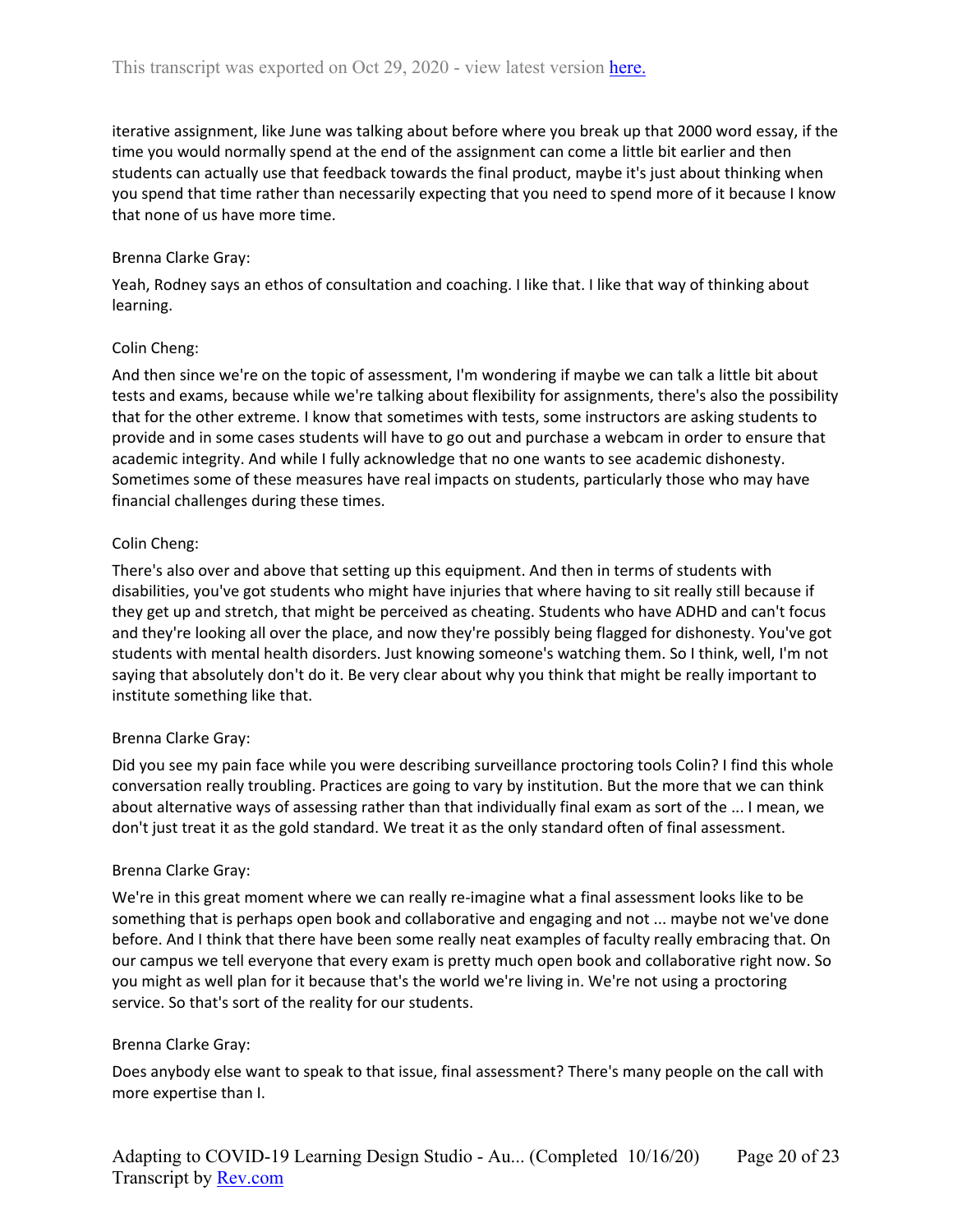## Ian Linkletter:

I can speak to proctoring service for a little bit or a lot-

## Brenna Clarke Gray:

You can Ian. Yeah.

## Ian Linkletter:

Yes, I sure can. But I just want to echo what Colin said about how the software can make students feel and how the software, the way that it works can be biased. I've posted a link in the chat to a Hybrid Pedagogy article. The companies that are being written about in this peer-reviewed journal article came after the author and the journal editors pretty hard. So I think that there's that saying about that ... I'm going to have to look up the saying, but it's basically about like the news being what people are trying. I'm going to look up the quote, I'm butchering it. But it's really important to read this because it's part of listening to students. And that is sort of a central theme of what we have been talking about for the past four sessions, is listen to your students. And if they are telling you and they are telling you that this software makes them feel unsafe, makes them feel anxiety, then I think that we all have to step back and just say, "Is this necessary?"

## Ian Linkletter:

It's dear to my heart to just look up the words, look up the names of these software companies and see what students are writing about it. Because every single day if you do a search on Twitter, people are talking about just that it makes them feel untrusted. It makes them feel like they're under suspicion. And that's totally contradictory to the compassionate and careful pedagogy that we're trying to promote.

## Brenna Clarke Gray:

I completely agree. But you know that.

## Ian Linkletter:

Very important article. I'll just leave it at that and I'll look up that quote I butchered.

## Brenna Clarke Gray:

Yeah, critically important article for everyone to read and to pass on to administrators who are making those decisions at your institution. Parm, I wonder if I could get you to speak to the idea of alternative final assessments or something else. But I know you have a lot of experience with alternative assessments.

## Parm Gill:

That's excellent. I wanted to add to what Ian was mentioning. And I think one of the key things about pedagogies that are tutor-based is perceiving your students, you're basically you and your students have the same objective. You want them to learn. And what you're trying to do with assessment is to gauge how they're learning. So you don't look at them as like that you're against them. You both have the same objective.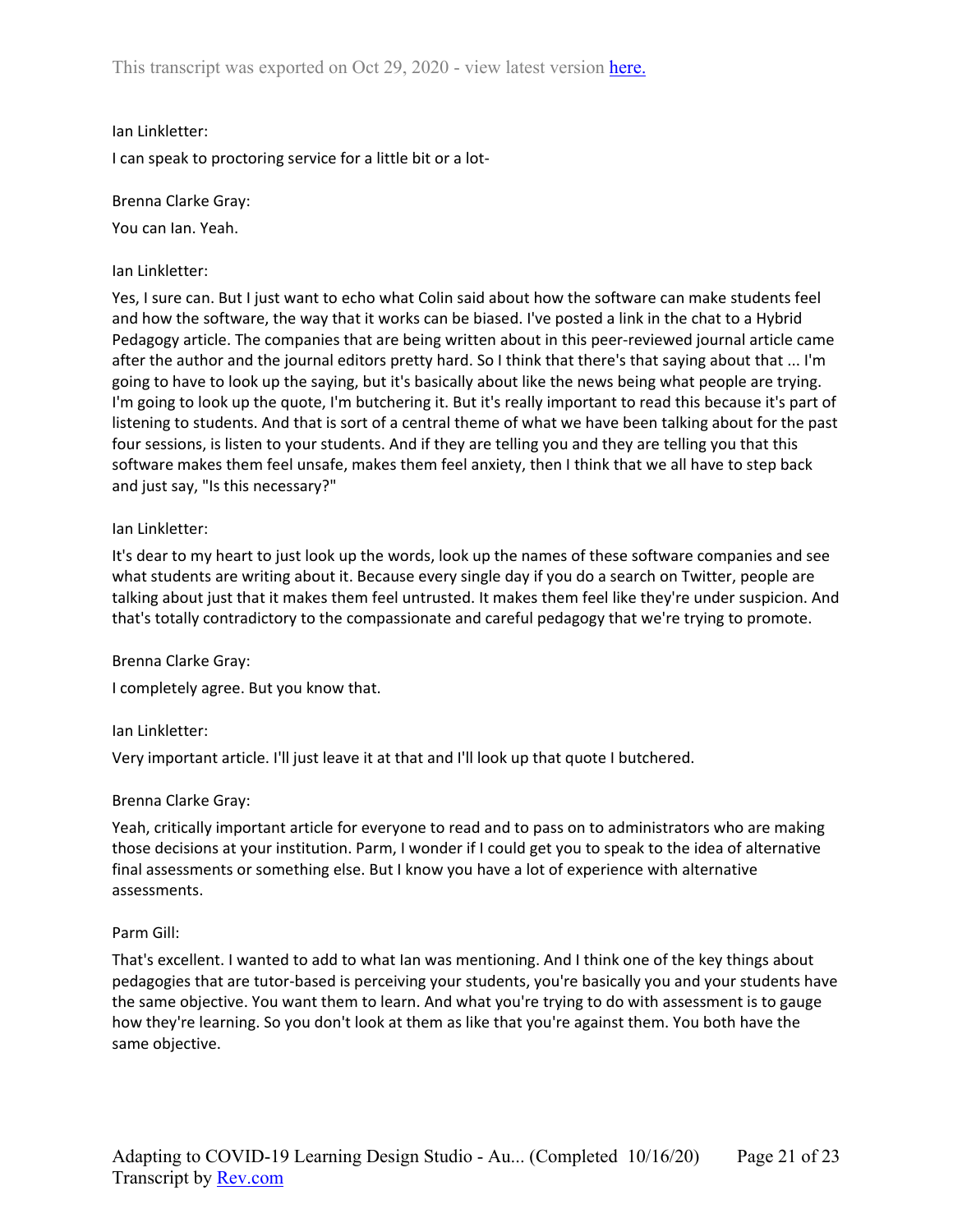## Parm Gill:

So I think well designed assessments, authentic assessments, assessments that ... frequent assessments sprinkled throughout the course, you can get an idea of the learning that is happening. And sometimes it's easier face-to-face when you're constantly interacting with students, you can gauge their learning and how their learning is progressing. An online, you might have to build in some other types of assessments other than multiple-choice NSAs, give the students options, let them pick a topic, let them pick a medium. Do you want to do video or do you want to do a podcast? I think that really helps.

## Brenna Clarke Gray:

Yeah, I agree. Stu, you mentioned in the chat that you'd like to share something about alternative final assessments?

## Stu:

Yeah, I was just going to say. I'm teaching a pretty big class in the fall that I have about 70 students and no TAs. So I think it has to have a final. But I wanted to take this approach that everybody is talking about here and just provide options for that. So I just wanted to share my experience in that.

## Stu:

I usually do constructive alignment on that, meaning that I align my outcomes with all of my assessments to make sure that they're all. So how do you do that with providing options for students? So with my final, I think I worked out, I'm providing three different options that are all very different assignments, but they all have the same rubric. So that way I'm able to kind of assess the same thing, but the form that it takes is going to be a very, very different. And then based on the LMS, I think you can selectively release things based on what their choice is, and I'm going to tell them right upfront what their options are so that they can sort of plan across the term which one they want to do at the end.

## Brenna Clarke Gray:

I really like that. I like the idea of the same rubric across multiple assignments. That's very cool.

Stu:

That was a bit tricky to do honestly, but-

Brenna Clarke Gray: Yeah, no I just going to say-

Stu: I'll let you know how it works.

## Brenna Clarke Gray:

I'm very curious. I think this is the unfortunate time of the day where Duane makes me hand things back to him. I was hoping up the closing slide as we come to the end of the session. Duane, this is all you I think.